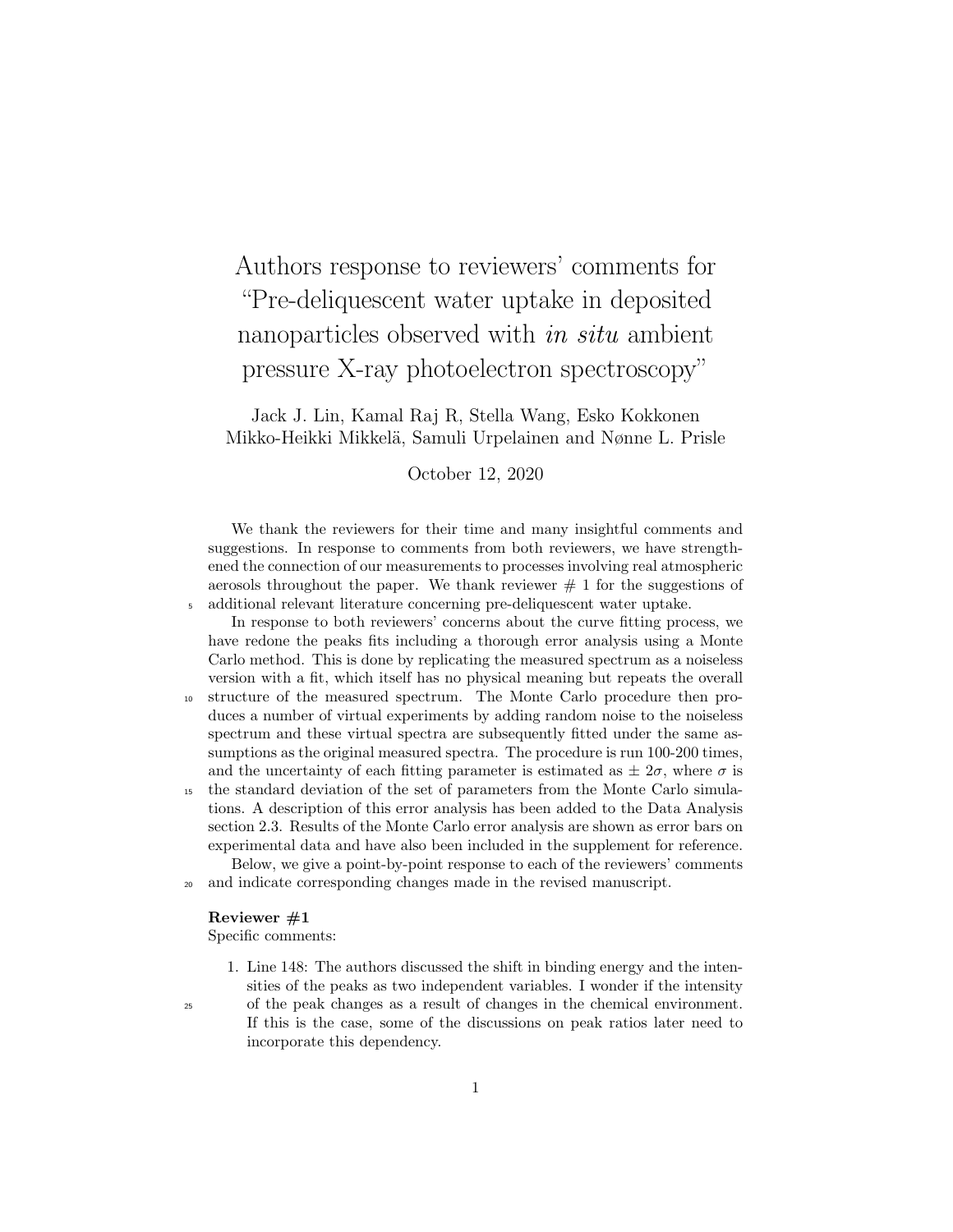Binding energies of the core-level electrons depend on the chemical state or surroundings of the element in question. Changes in the chemical state or <sup>30</sup> environment are directly reflected as shifts in the electron binding energies. In XPS experiments, the intensities–or more accurately, the areas–of the spectral peaks directly reflect the amounts of the element in question which is in the chemical states or environments contributing to each peak. A change in peak intensity or area reflects a loss of the element from the <sup>35</sup> chemical states or environments contributing to that peak. For NaCl, where we use the full integrated elemental peak areas to quantify the amounts of Na and Cl in the systems, a change in the respective peak areas would imply a loss of the element from the system. For the C 1s spectra of the organic aerosols, a change in chemical state of the carbon <sup>40</sup> atoms would be reflected in equivalent opposing changes in the areas of the peaks corresponding to the states involved in the transformation. This proportionality is one of the major advantages of core-level XPS, compared to other surface sensitive techniques, where higher order effects may indeed affect the peak intensities in complex ways (e.g. Hüfner, 2003).

<sup>45</sup> In this work, we use the total amount of Na and total amount of Cl (NaCl), total amount of C and total amount of O (sucrose), and amount of C and O in the carboxyl groups (malonic acid) for determining the peak area ratios. Changes in one of these ratios reflect changes in the amounts of each element from the chemical states used in obtaining the ratios, and <sup>50</sup> therefore an effect of water on the chemical composition. Due to the relatively noisy data obtained in some conditions in our experiments, we cannot necessarily distinguish all the possible chemical states that could be formed in connection to the water adsorption onto the particle surfaces. From the present mesurements, we can therefore assert that a loss of peak <sup>55</sup> intensity/area reflects a change, even though we cannot give more details on the chemical nature of this change.

In practice, processes such as charging effects from increasingly ionizing the sample during the XPS experiments can affect the apparent binding energy of the detected photoelectrons, leading to peak broadening. How-<sup>60</sup> ever, this does not change the overall the peak area.

We have tried to clarify these points in the revised manuscript.

- 2. Figure 3: It is necessary to give more evidence to convince this reviewer that the 0.2eV memory effect is real, from the perspective of experimental uncertainty and peak fitting. Have they reproduced the results? Much <sup>65</sup> of the discussion in that paragraph seems to be more on the results of NaCl(001) single crystals than of the particles. It is interesting to note the NaCl (001) data show another increase in shifts after reaching a plateau. Any reasons?
- In this context, it is important to note that these type of experiments <sup>70</sup> require very specialised systems (APXPS) which are not widely available. Most of the existing systems globally are hosted at synchrotron radiation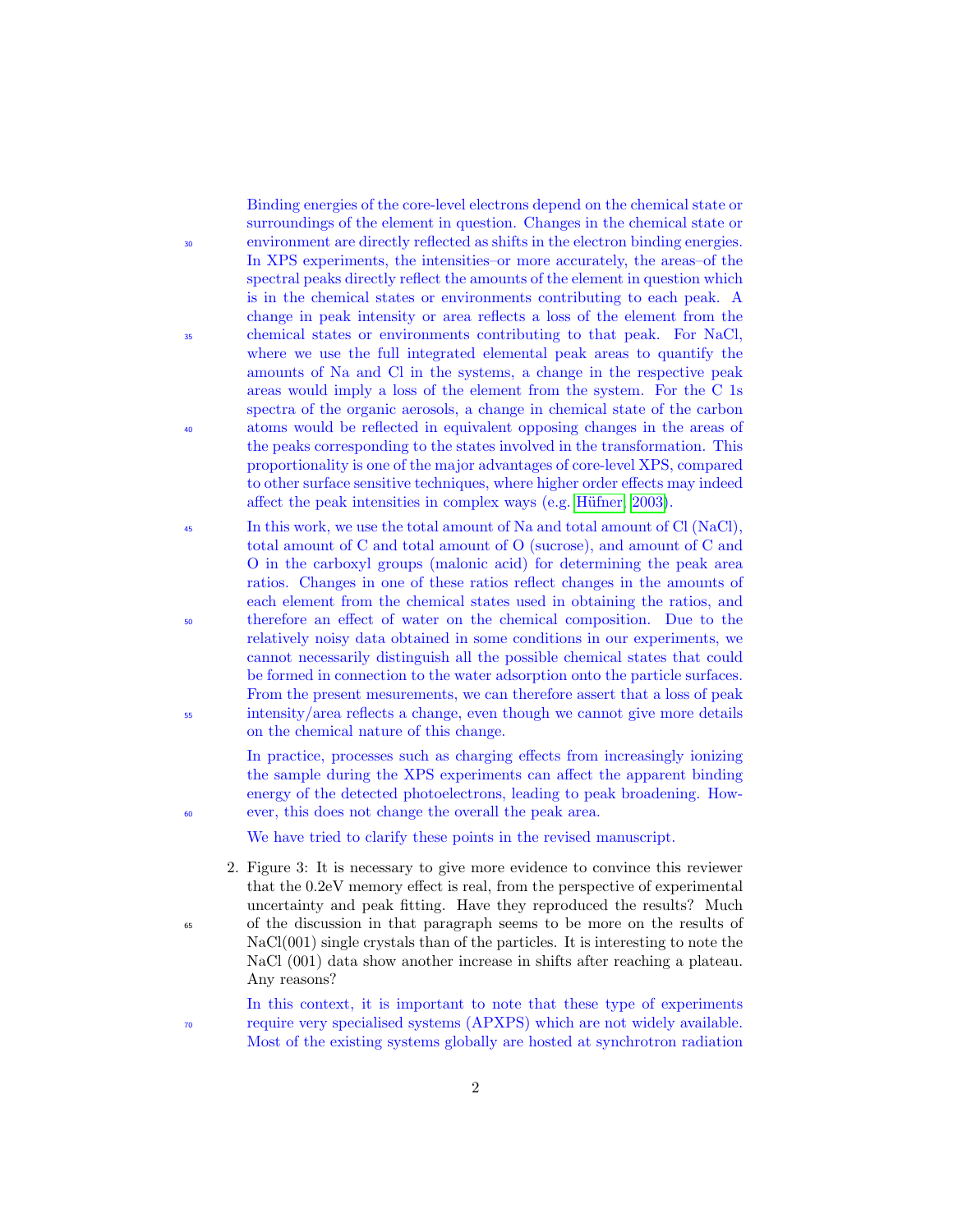facilities and accessed for a limited time period based on experiment time granted in a highly competitive application process. Therefore, we unfortunately did not have time to repeat all experiments during the time <sup>75</sup> available for our experiments. Furthermore, data analysis is elaborate and key results may only become evident long after the experiment has been concluded. Nevertheless, each of the presented spectra are averages of tens of unique acquisitions (of entire spectra) and therefore in fact ensembles of individual measurements. We note that the individual spectral scans <sup>80</sup> do not drift in energy with time, which means that the stability of the energy scale during the measurement period was very high. In addition, we performed uncertainty estimates for the spectral fits using the Monte Carlo procedure described above. We note that the uncertainties in the binding energy from the Monte Carlo simulations ( $\pm 2\sigma$ , confidence in-<sup>85</sup> terval of 95%) are much smaller than the observed memory effect of 0.2 eV.

On a technical note, the energy step size used in the acquisition of our XPS spectra is 0.1 eV. This is greater than the energy accuracy (not to be confused with the resolution) of the analyser when operating at the 50 <sup>90</sup> eV or 100 eV pass used in these experiments. We therefore consider an observed memory effect larger than 0.1 eV to be real and not explained by experimental uncertainties alone. A similar memory effect is also observed by [Verdaguer et al.](#page-18-0) [\(2008\)](#page-18-0) for the NaCl(001) crystal, which further supports our present findings for the aerosol samples.

<sup>95</sup> These points have been clarified in the revised manuscript.

We agree that the discussion of our results relies strongly on the comparison to previous results for NaCl(001). We consider this as key to show that our results are in agreement with previous work and thereby anchoring our experiments as feasible also for NaCl nanoparticle samples with a <sup>100</sup> more complex physical structure and further on for the organic malonic acid and sucrose particle samples. The increase in electron binding energy shifts after the plateau observed by [Verdaguer et al.](#page-18-0) [\(2008\)](#page-18-0) has been attributed to more efficient discharging (dissipation of the charge buildup from sample ionization during the XPS measurements) of the NaCl surface <sup>105</sup> due to enhanced mobility of surface ions by solvation into the adsorbed water layer. In the present experiments, we were not able to reach sufficiently high humidities to observe whether such an additional increase would be present also for the nanoparticle samples, but the Cl 2p binding energy shifts do indicate the presence of a plateau after the initial shift. As <sup>110</sup> experimental facilities are continually developed and enabling us to reach higher relative humidities, we hope to have the possibility of studying this phenomenon further in the near future.

3. Line 190-210: The authors discussed that peak broadening of the particles is less than that of single crystals. I don't have a good sense of the dis-<sup>115</sup> cussion because there was no quantitative information for comparison. In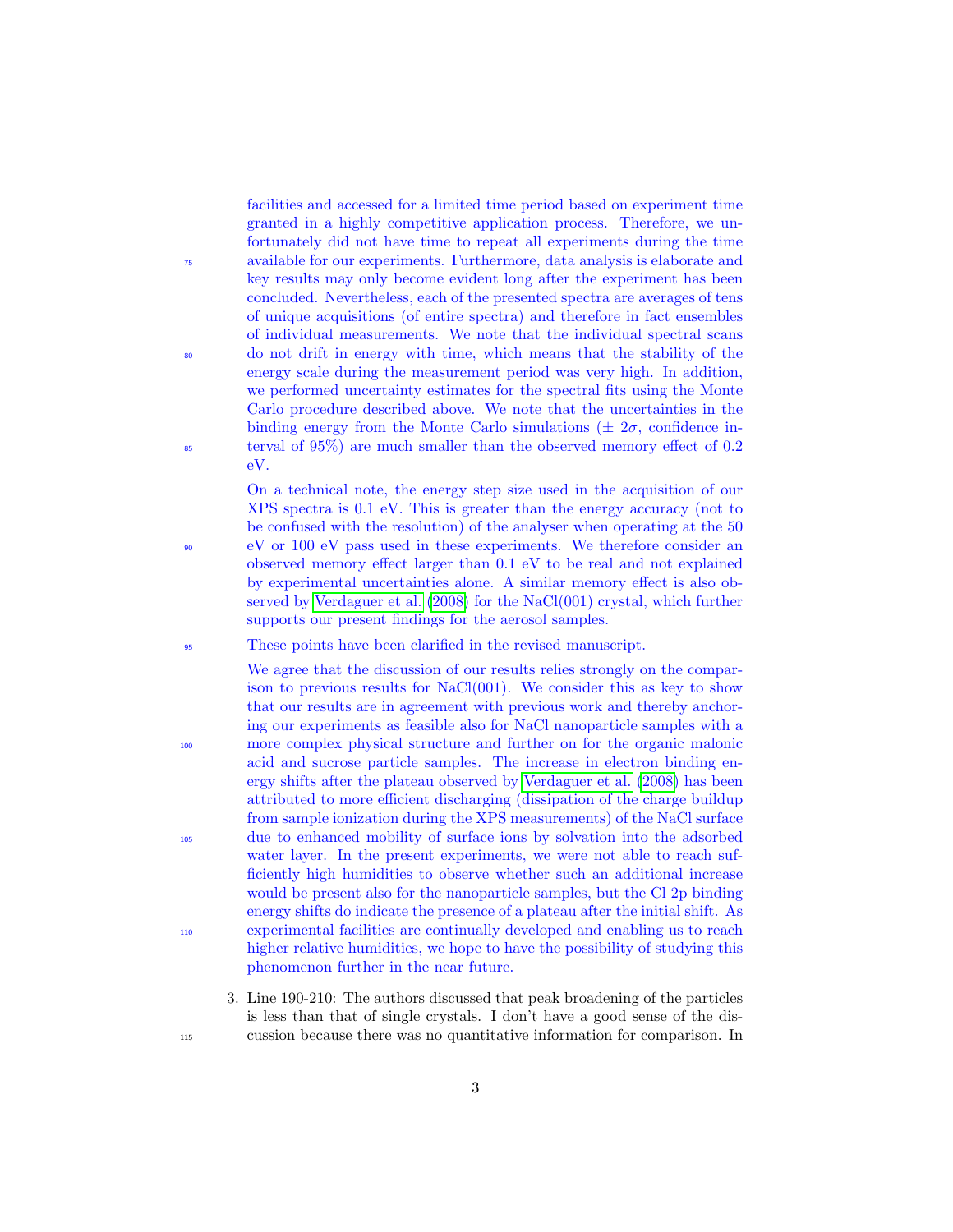Figure 1, compared to 0 mbar peak, the 5 mbar peak did occur to me that there was broadening. It would be good to again have some sensitivity analysis on how fitting and experimental uncertainty would potentially affect the extent of broadening or the lack of it. Are we talking about <sup>120</sup> results that are statistically significant?.

> We thank the reviewer for pointing this out. We here refer to changes in the peak broadenings, not to peak broadenings themselves. This has been clarified in the revised manuscript.

In our experiments with aerosol samples, the overall resolution is lower <sup>125</sup> than that in the single crystal experiments of [Verdaguer et al.](#page-18-0) [\(2008\)](#page-18-0) and we do not observe significant changes in the widths of the peaks as a function of humidity. We agree that the 5 mbar Na 1s peak does look broader than the corresponding peak at 0 mbar, but the statistics of the spectrum are poor. For the other humidity conditions, no significant changes in the <sup>130</sup> peak broadening were observed. Therefore, the only meaningful information to report regarding the peak broadening in our experiments is the fact that it does not change between the investigated humidities.

We have performed Monte Carlo error analysis of our fits (see above) and included the resulting error estimation  $(\pm 2\sigma)$  to give the uncertainties <sup>135</sup> (confidence of approximately 95%) due to spectral fitting. We are therefore confident that the results are statistically significant and indeed show changes in the chemical and elemental composition of the particle surfaces.

4. Line 209-213: I cannot follow the logic. It was suggested earlier that "the decrease in peak broadening observed for single crystals is ultimately. at-<sup>140</sup> tributed to adsorbed water reducing inhomogeneities in the surface potential". Do you mean that particles have more inhomogeneities and therefore the same amount of water will have a less effect in reducing inhomogeneities, when compared to single crystals?

Yes, this was what we meant. The decrease in the peak broadening for <sup>145</sup> the single crystals is indeed attributed to reduced inhomogeneity due to adsorbed water. We attribute our observations for particle smaples to the fact that the nanoparticle surfaces are very different from single crystal surfaces and contain a lot of surface sites that are different from one another in terms of coordination and morphology, and therefore we do not <sup>150</sup> necessarily expect the overall inhomogeneity to be reduced as efficiently as for single crystals. Especially the nanoparticles can contain morphologically sharp regions, where electric fields become larger. While the amount of chemical inhomogeneities may be reduced, we expect that morphological changes would require larger amounts of water, or dissolution, and <sup>155</sup> therefore we do not expect that all electric fields or potentials will be removed from the nanoparticle surfaces as efficiently as in the case of single crystals. We have clarified this point in the revised manuscript.

5. I am also confused by the term "immediately" in the sentence "The KPM experiments show that the inhomogeneities are removed immediately after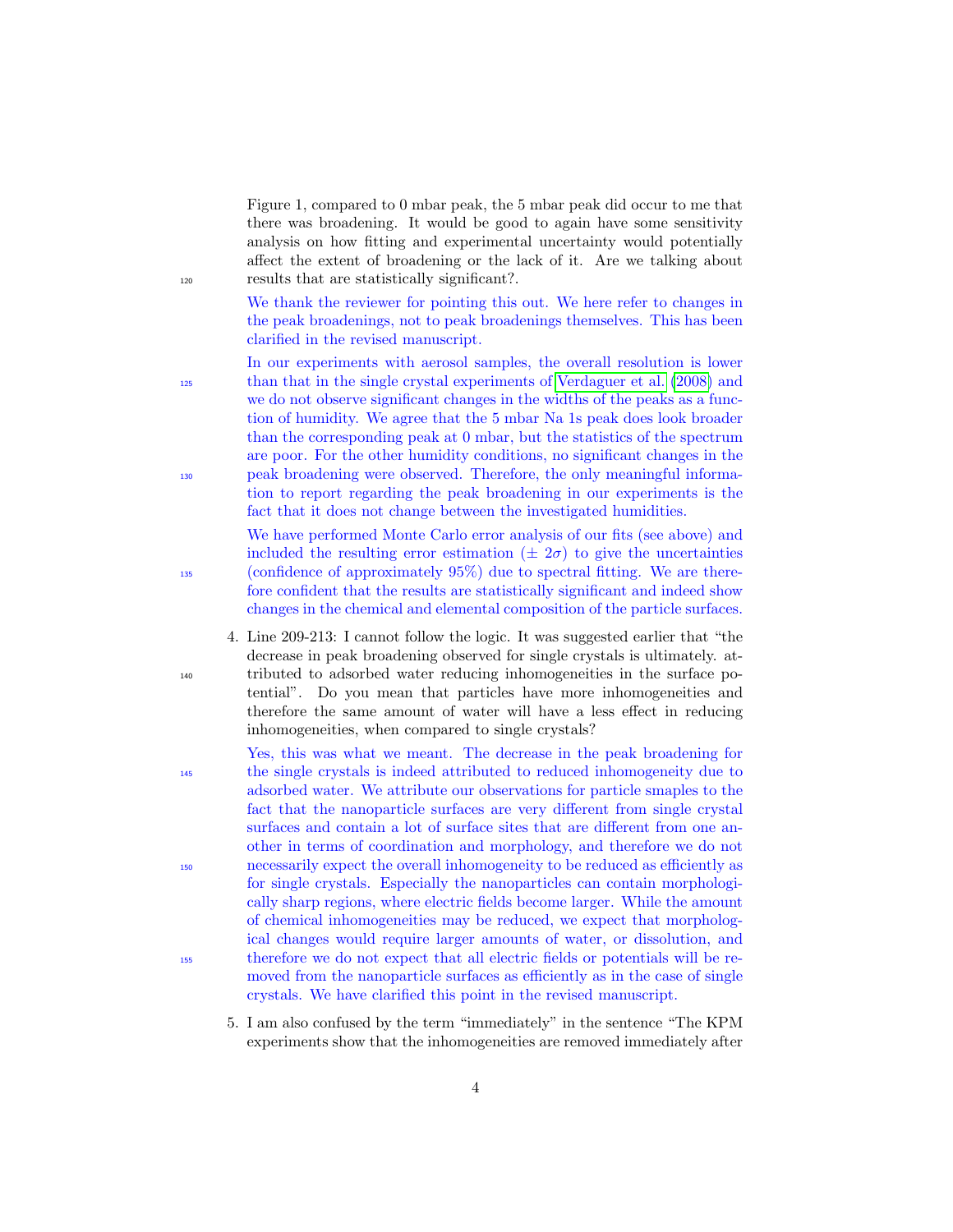<sup>160</sup> water is adsorbed on the surface." What does it mean in terms of the amount of water needed to remove the inhomogeneities?

With "immediately" we meant to say that this happens already at very low water coverage and does not require the formation of a thick water layer on the particle surfaces. Our point is that the decrease in peak <sup>165</sup> broadening occurs when only very few water molecules are adsorbed onto the crystal surface. This is clarified in the revised manuscript, avoiding the term "immediately", which indeed could unintendedly imply temporal aspects.

6. Line 217: How confident are the authors on these ratios, in light of the <sup>170</sup> experimental uncertainty, especially that for Na 1s at high RH? Also, it is useful to include data of the UHV experiment and 0 mbar after dosing for comparison.

We have entirely redone the analysis related to the spectral fitting, with the same initial assumptions as in the original analysis, providing also a <sup>175</sup> thorough error analysis for the peak area ratios. During this process, we spotted two systematic errors that were made in our original analysis when transferring data from the analysis software to the figures and manuscript. In the revised manuscript, we report the corrected values for the peak area ratios for NaCl and malonic acid and have made new figures with these 180 corrected values, including error bars  $(\pm 2\sigma, 95\%$  confidence interval) for the peak area ratios. We note that the overall trend of the malonic acid O:C ratio, as well as the Na:Cl ratio for NaCl, both remain unchanged with respect to our initially reported results.

We are confident that the changes in peak area ratios as shown in Fig. 3 <sup>185</sup> are real and that they reflect changes in the chemical composition at the particle surfaces. For malonic acid particles, we cannot at this time offer an explanation to the values of the observed O:C ratio or the behavior at different humidities. However, we chose to report our observations as potentially meaningful in the context of future experiments. For NaCl <sup>190</sup> particles, the possible reasons for the changes in the Na:Cl ratio with humidity are discussed in the manuscript.

We have presented results for 0 mbar after dosing  $H_2O$  (in the manuscript) and UHV (in the supplement) for NaCl particle samples. The Na:Cl ratio after dosing was determined as  $0.62\pm0.11$   $(2\sigma)$ , or very nearly the same <sup>195</sup> as before water dosing. This information has been added to the revised manuscript. For sucrose particles, similar results are not shown, as there were no significant changes observed between the conditions. For malonic acid, the "0 mbar" (inside the cell, without  $H_2O$  vapor) before or after dosing were unfortunately not measured, due to measurement time <sup>200</sup> constraints. The UHV data is essentially the same as the 0 mbar data, albeit with somewhat better statistics, and therefore does not give more information on the system.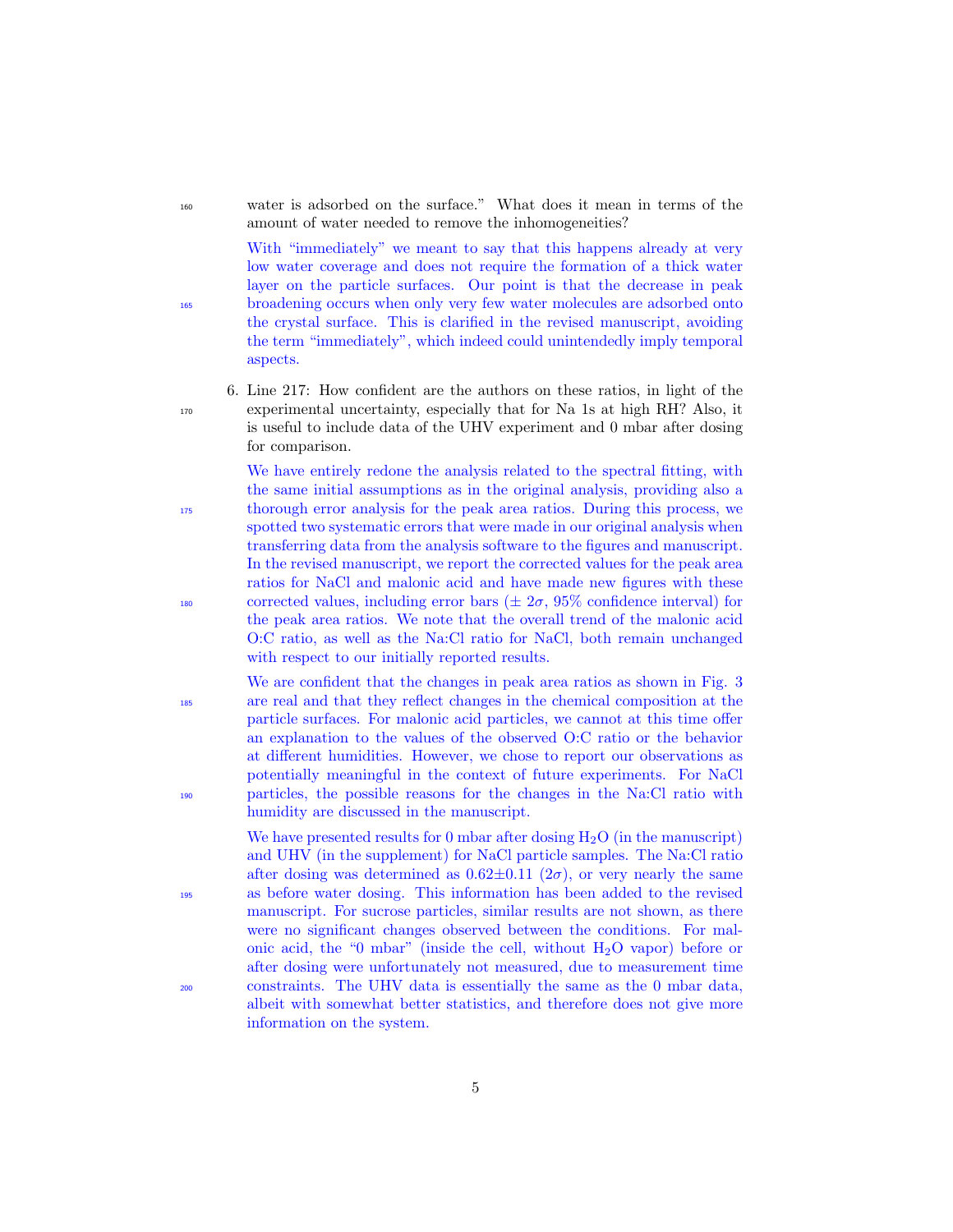7. Line 268: The C-C/C-H peak dominates all the spectra of sucrose and may significantly affect the fitting of the C-O and O-C-O peaks in C1s. <sup>205</sup> The authors need to do a better job in defending the validity of these fitted results.

We are confident in the fitting of the C 1s C-O and O-C-O peaks. Literature values from the XPS spectrum of sucrose in vacuum [\(Stevens and](#page-17-0) [Schroeder, 2009\)](#page-17-0) give a sound initial assumption for the starting points of <sup>210</sup> the spectral fits, and our binding energies for C-O and O-C-O at 0 mbar are in good agreement with those of [Stevens and Schroeder](#page-17-0) [\(2009\)](#page-17-0), as noted in line 274 of the original version of our manuscript. In addition, we have now redone the fitting analysis with 100 Monte Carlo simulations which yielded essentially the same results as before. Results of the re-<sup>215</sup> analysis and Monte Carlo error estimation are presented in the updated Fig. 5.

8. Line 283: The O1s peak dominates in Figure 6 and the author attributed it to water vapor. I am surprised that whatever interactions between water vapor and the particles can lead to energy shift of the water vapor <sup>220</sup> peak. Do you mean Adsorbed water? Did you see the same in NaCl experiments? Again, I am not sure how the uncertainty would affect the fitting results.

The strong peak in the O 1s spectra is indeed that of gas phase water. However, the binding energy of the water vapor does not change in our fits. <sup>225</sup> The gas phase O 1s binding energies are  $536.05 \pm 0.03$ ,  $536.06 \pm 0.02$ , and  $536.03 \pm 0.01$  eV for 0.2, 1, and 5 mbar H<sub>2</sub>O, respectively. These numbers can now be found in the supplement. In line 280, we have clarified that it is the peak area of gas phase water, and therefore the total amount near the particle surfaces, that is increasing with relative humidity as expected.

<sup>230</sup> We do observe a shift in binding energy of the individual O-C-O and C-O O 1s peaks relative to the gas phase water peak–about 0.5 eV going from 0 mbar to 5 mbar. This could be due to the influence of adsorbed water, but we cannot say for certain since the binding energy shift in both the O 1s and C 1s peaks are small. The shift could also be explained by change in <sup>235</sup> the work function of the particle surfaces due to the presence of gas phase molecules [\(Axnanda et al., 2013\)](#page-14-0). This appears as an apparent binding energy shift that would have a proper reference in ultra-high vacuum.

For the NaCl particle samples, we did not show any O 1s spectra, because we were unable to resolve the adsorbed water signal due to the strong <sup>240</sup> signal from both gas-phase water and silicon oxide from the substrate. The malonic acid and sucrose particles were deposited on gold foil and therefore do not have the same issue with substrate oxide signal.

9. Line 292: I found the discussion " the changes in relative ratios between C-O and O- C-O bound carbon C 1s and oxygen O 1s signals are small" <sup>245</sup> somewhat arbitrary. From eyeballing the peaks, I feel that there are some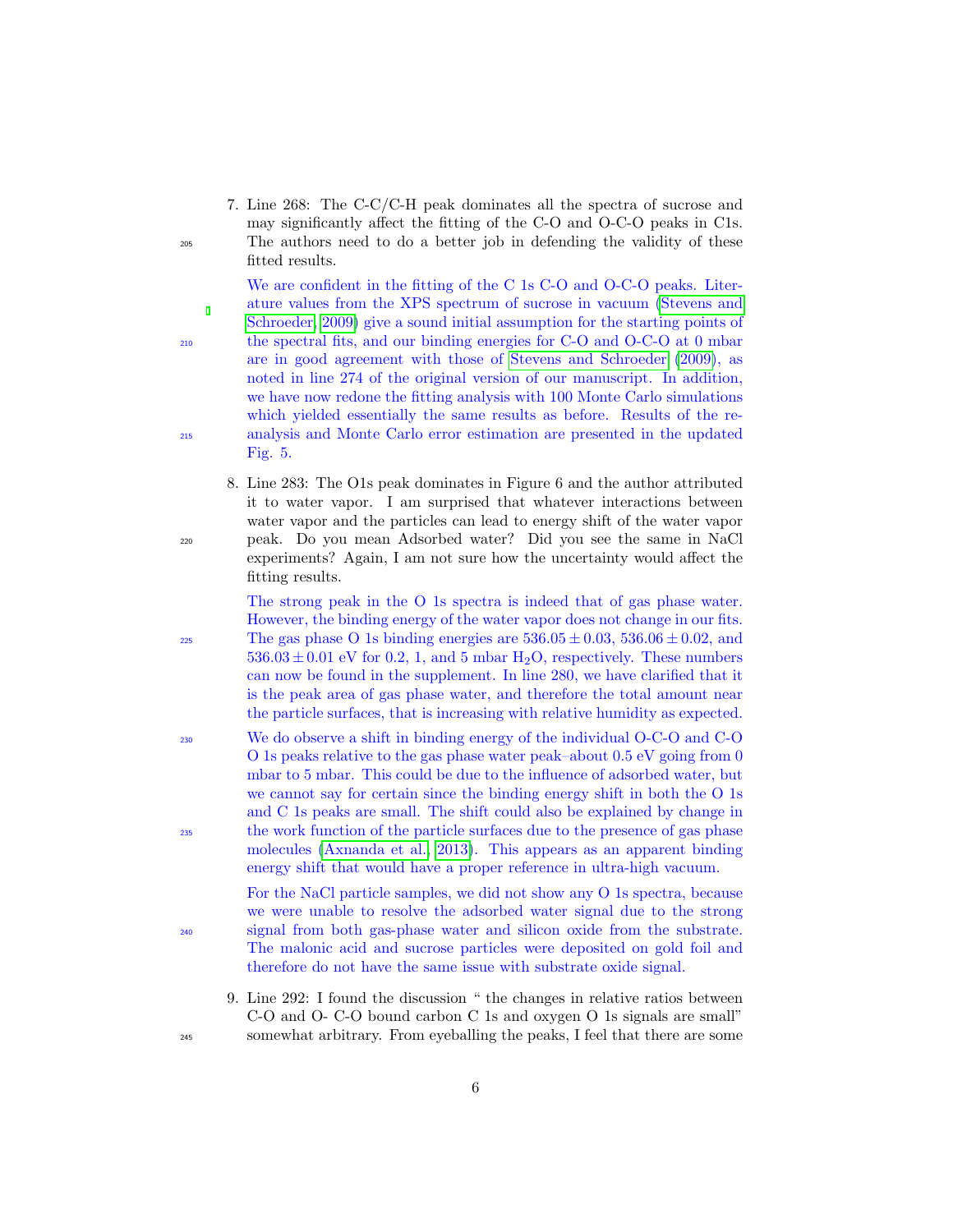changes in the ratios of the intensities of the two peaks. If these changes are considered small, I would argue that the changes in Na/Cl ratios are small too.

We agree with the reviewer that the changes are subtle, however they <sup>250</sup> are clear, for both sucrose and NaCl particles. We have presented the corresponding error bars from the Monte Carlo simulations and clarified the discussion on this point in the revised manuscript.

10. Line 295: I found the use of EDB data to support their results not convincing, at least not consistent with the earlier claims that EDB, optical <sup>255</sup> levitation and a host of other techniques do not provide adequate sensitivity in pre-deliquescence water uptake.

We agree that the comparison to EDB experiments could seem inconsistent, given that we present the results from XPS measurements as providing information which is generally not accessible with bulk-sensitive <sup>260</sup> methods. The reference to EDB experiments was made, because these measurements provide some of the only data that our present results can be immediately compared against. We have reformulated this section to clarify that our XPS measurements with their higher sensitivity to condensed water confirm observations from previous EDB experiments.

<sup>265</sup> 11. Line 340: Is the comparison of absolute intensities across different spectra (C1s and O1s) valid? I guess ok for observing a trend but may need more justification to compare with the stoichiometric ratio of malonic acid.

No direct comparison is made between the absolute peak areas for C or O, only the C 1s to O 1s peak area ratio. In the data analysis we have <sup>270</sup> taken the different measurement effects which are affecting the peak area ratios into account, by normalizing spectral peak areas to the photoionization cross section of each orbital and the attenuation from scattering of the photoelectrons in the water vapor. The transmission function of the analyzer is constant at these kinetic energies [\(SPECS Surface Nano](#page-17-1) <sup>275</sup> [Analysis GmbH\)](#page-17-1).

12. The authors may want to comment on the application of this technique at high RH values, which are more atmospherically relevant.

Our presented experiments cover relative humidities up to 16%, however, with further optimization of the experimental system, it will be possible to <sup>280</sup> cover the full range of relative humidities from 0 to 100%, further enabled by combination with ultra-high brilliance synchrotron X-rays. We have expanded the discussion in the conclusions section about the applicability of APXPS at higher RH values.

#### Reviewer #2

<sup>285</sup> The reviewer makes the important point, that "...the specific importance of this measurement on aerosols is not emphasized. Similar measurements have been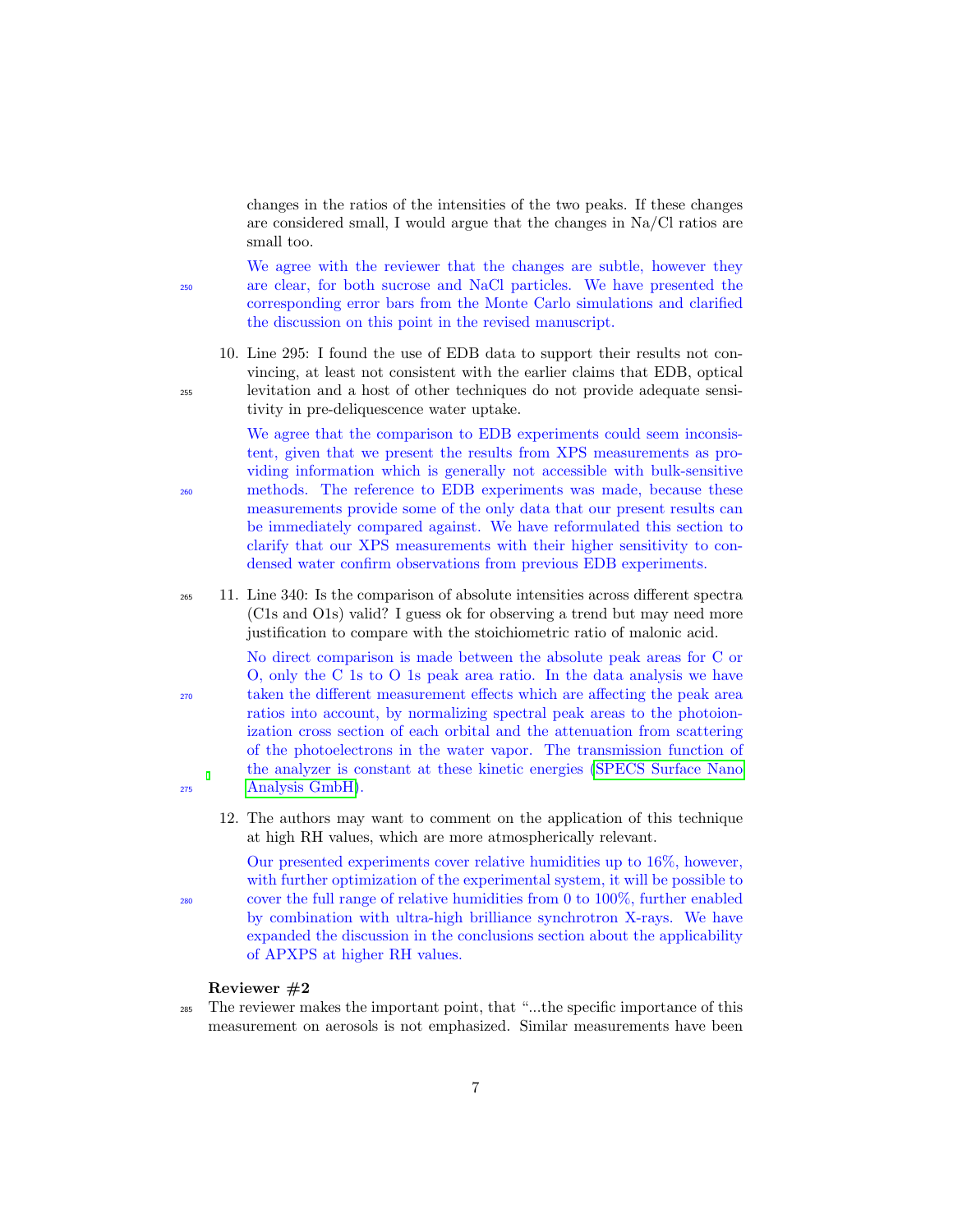performed for non-aerosol samples of the same substances. This is the major shortcoming of the work."

We agree that this is a very important aspect of our presented work, which <sup>290</sup> we have now tried to highlight more clearly in the revised manuscript. We thank the reviewer for their reflection of this and related aspects of implications for atmospheric aerosol processes, which are indeed at the heart of our fundamental motivation for this work. XPS is a powerful and well-known technique in surface science which has recently been applied to systems of more immediate resem-

- <sup>295</sup> blance to atmospheric aerosols. Combined with ambient pressure conditions, the possibilities emerge for also studying processes of immediate atmospheric relevance, including adsorption and desorption from surfaces, and heterogeneous and surface-specific chemistry.
- The main aim of our present work has been to investigate the potential <sup>300</sup> for obtaining meaningful results with APXPS for aerosol samples comprising atmospherically relevant chemical components. Considering the additional degrees of freedom in terms of variations in size, morphology and sample coverage introduced by the aerosol samples, this was not given a priori to be feasible. We have therefore used simple aerosol compositions and focused on contrasting
- <sup>305</sup> our results to previous APXPS experiments on relatively simpler, macroscopic single crystal samples. Obtaining results which are in line with these previous measurements serves to benchmark the APXPS measurements for NaCl aerosol samples and allows us to have confidence in the results also for the aerosol samples comprising major atmospheric organic functional groups. The ability
- <sup>310</sup> to obtain meaningful results with APXPS from deposited aerosol particles of atmospheric relevance opens for the application of this method to a wide range of laboratory-based studies of surface processes. This potentially enables direct and highly surface sensitive investigations of numerous atmospheric relevant processes with very high chemical selectivity.
- <sup>315</sup> Our present results confirm that XPS can be used to specifically observe chemical changes on aerosol surfaces which likely cannot be resolved with even high-resolution bulk methods, such as aerosol mass spectrometry. Several recent studies have shown unique features of surfaces, compared to the bulk phase, for systems of atmospherically relevant composition (e.g. [Werner et al., 2018,](#page-18-1) and <sup>320</sup> references therein). We therefore anticipate that the ability to directly probe aerosol surfaces with high sensitivity and chemical selectivity will enable new studies of surface specific processes and chemical properties with atmospheric significance.

Specifically related to the uptake of water to the aerosol phase, we anticipate <sup>325</sup> that the presence of water at the aerosol surface could impact water catalyzed chemical reactions, as well as reactions involving mobilization of charged species such as organic and inorganic ions or components with acid-base functionalities. The existence of an aqueous layer may also impact adsorptive gas–particle equilibrium of other semi-volatile species in addition to water and in turn their

<sup>330</sup> further chemical fate in the atmosphere. The main significance of our current findings is that these processes could occur as a consequence of water adsorption in even very dry conditions. The surface–to–bulk volume ratios of finite-sized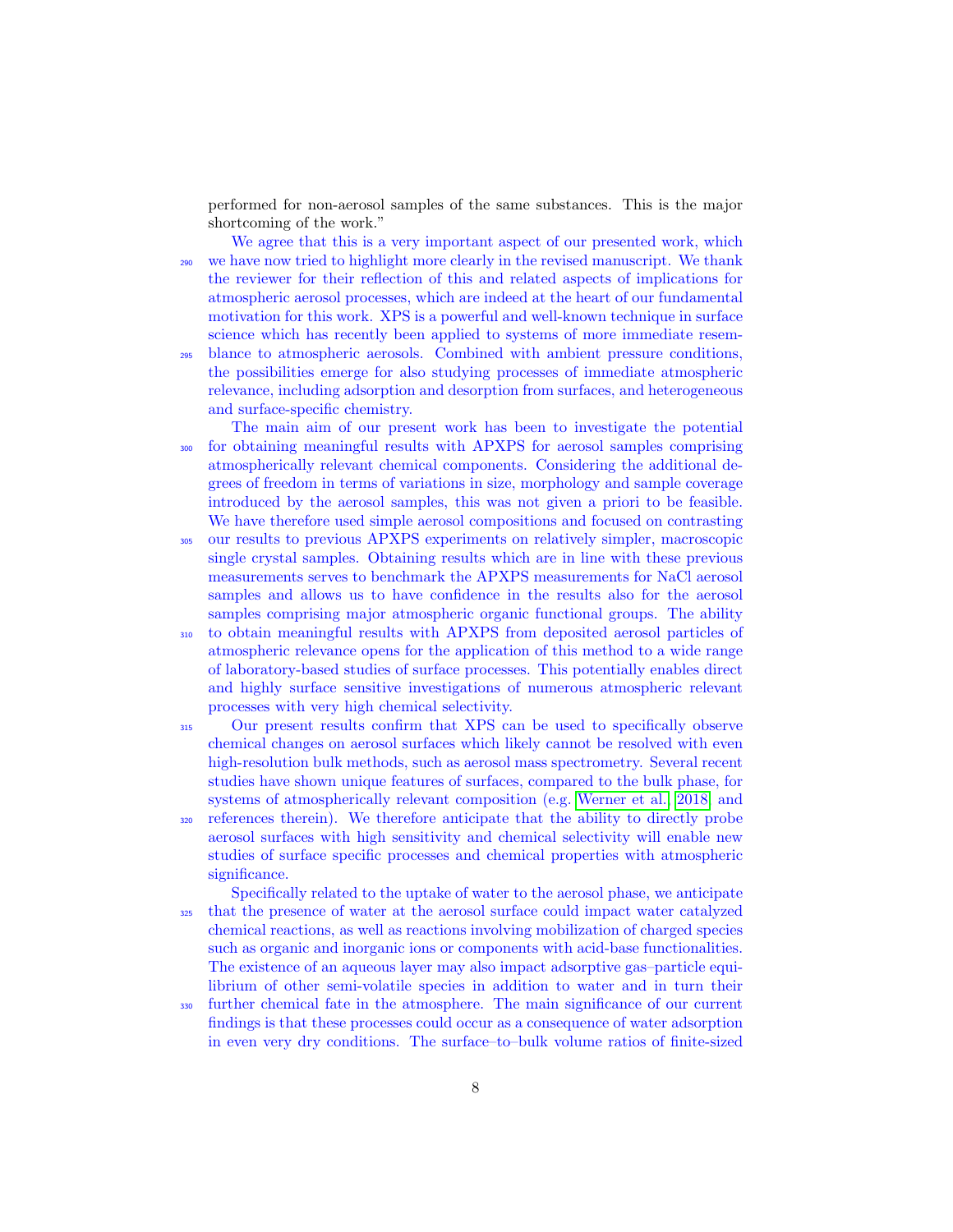atmospheric aerosols are orders of magnitude larger than for macroscopic systems [\(Prisle et al., 2010b;](#page-17-2) [Bzdek et al., 2020\)](#page-15-0) and consequently even processes <sup>335</sup> which are confined to the immediate surface region could significantly impact the overall aerosol transformation.

We have highlighted these aspects in the revised manuscript. Speculating on the exact nature and magnitude of the vast number of possible chemical and physical transformations of atmospheric aerosol surfaces is however outside the

<sup>340</sup> scope of this work.

Other major comments:

1. The literature review and discussion focus on aerosol water uptake, a <sup>345</sup> phenomenon separate from water adsorption below deliquescence. More emphasis could be placed, in the introductory and concluding sections, on the chemistry occurring on surfaces of aerosol particles. Surface chemistry and reactions occurring during evaporation/condensation on aerosols is a separate and rapidly evolving branch of this science with many recent <sup>350</sup> publications. This manuscript would have a larger impact if it included some references to recent developments in this topic. What reactions are promoted by adsorption of water molecules onto pre-deliquescent NaCl or carboxylic acids? This is an important question for this manuscript to discuss.

<sup>355</sup> We have focused the literature review and discussion on observations of aerosol water uptake and pre-deliquescent water uptake to salt surfaces, since these provide the immediate context of our present measurements. The direct observation of water adsorption to surfaces of aerosol particles at very low humidities could indeed have significant implications <sup>360</sup> for aerosol surface and heterogeneous chemistry, for example via mechanisms as suggested above. It could furthermore readily be speculated that other volatile or semi-volatile atmospheric components similarly adsorb at aerosol surfaces, in quantities which go unnoticed in bulk-sensitive measurements, but with ability to significantly alter the chemical state <sup>365</sup> and further chemical transformation of molecules in the top-most surface layers of the aerosol.

> The reviewer makes an excellent point, so in the revised manuscript we have added discussion of recent aerosol surface chemistry and reactions to the introduction as context for our measurements.

<sup>370</sup> The surfaces of aerosol and droplet particles are distinct physical and chemical environments compared to their associated bulk phases. The composition of the droplet surface can influence the mass transport and chemical reactions that occur at the surface (e.g. [Cosman et al., 2008;](#page-15-1) [Park et al., 2009;](#page-17-3) [Roy et al., 2020\)](#page-17-4). The acidity of organic acids on water <sup>375</sup> surfaces has been measured to be much lower than predicted for the bulk aqueous phase [\(Enami et al., 2010;](#page-15-2) [Werner et al., 2018\)](#page-18-1). The presence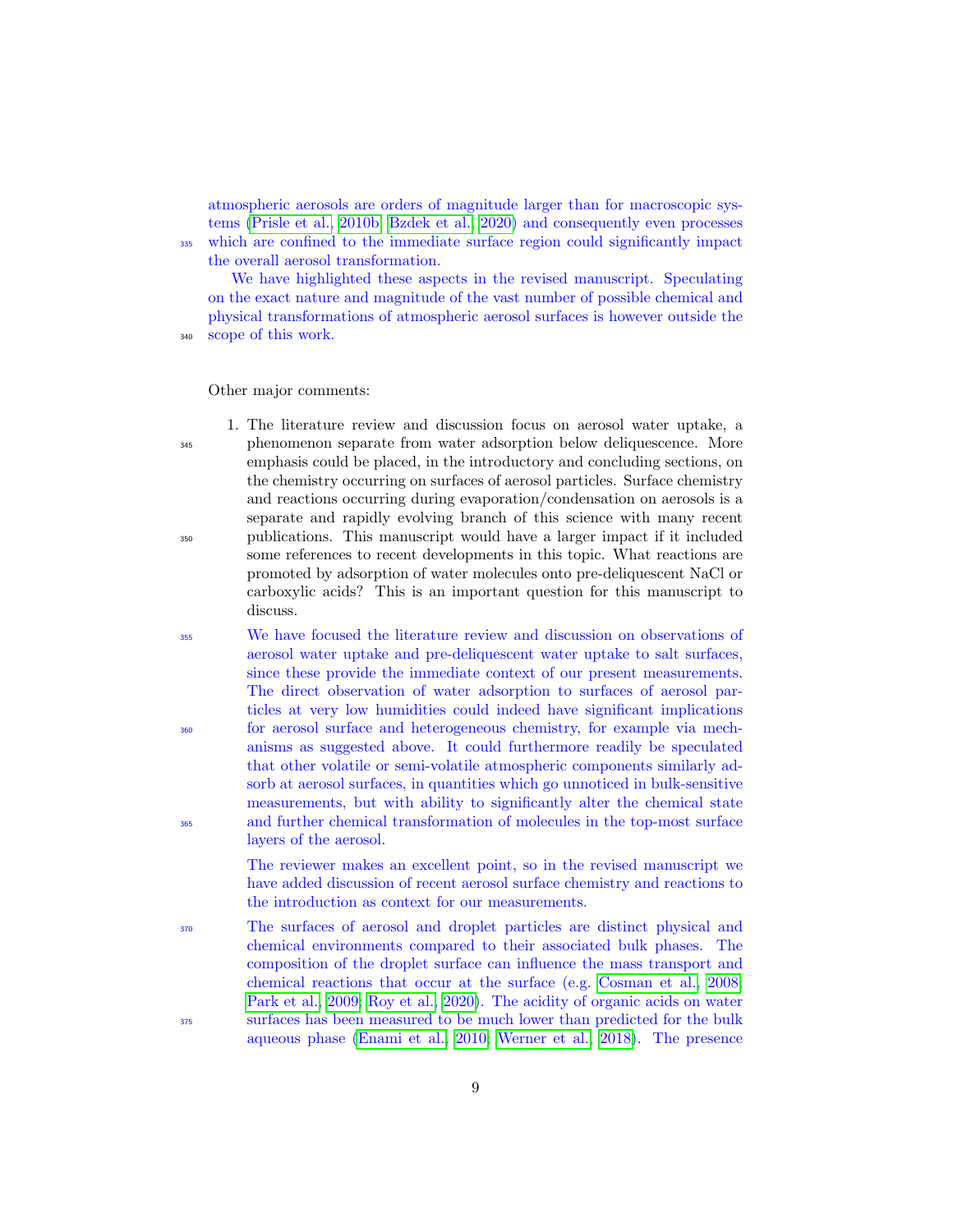of surface-active organic molecules on droplet surfaces can affect droplet surface tension [\(Shulman et al., 1996;](#page-17-5) [Bzdek et al., 2020\)](#page-15-0) and morphology [\(Kwamena et al., 2010\)](#page-16-1) that affect both warm [\(Sareen et al., 2013;](#page-17-6) [Ovad-](#page-17-7)<sup>380</sup> [nevaite et al., 2017\)](#page-17-7) and ice cloud nucleation [\(Knopf and Forrester, 2011;](#page-16-2) [Perkins et al., 2020\)](#page-17-8). The formation of an aqueous phase can lead to the partitioning of water-soluble gases to the condensed phase [\(Prisle et al.,](#page-17-9) [2010a\)](#page-17-9), including many reactive oxidants [\(Donaldson and Valsaraj, 2010\)](#page-15-3), that can initiate a wide range of aqueous phase chemistry [\(McNeill, 2015\)](#page-16-3).

- <sup>385</sup> A number of aqueous phase reactions occur between inorganic salt species and organic compounds. The hygroscopic properties of sodium halide particles coated with fatty acids depend on both the salt anion and the carboxylic acid, with some mixtures showing barriers to water uptake while others do not (Miñambres et al., 2014). Depletion of chloride and <sup>390</sup> bromide from marine aerosol particles increases under the influence of biogenic wildfire emissions that contribute organic acid to the aerosol [\(Braun](#page-15-4) [et al., 2017\)](#page-15-4). Enhanced production of sulfate aerosol via nitrate photolysis was observed to be facilitated by the presence of surface-active halide ions [\(Zhang et al., 2020\)](#page-18-2).
- <sup>395</sup> 2. The conclusions are not prevalent enough. The assessment summarizing each qualitative/quantitative description are lost in each paragraph, although the results are presented with very good attention to detail and thoughtful analysis. I recommend improving the prevalence of these conclusion sentences, e.g. through their placement at the head of each para-<sup>400</sup> graph, through an increased number of headings, or via another method. This would significantly improve the comfort of the reader and perhaps the breadth of the readership.

We thank the reviewer for this observation and have done our best to restructure the discussion to emphasize the main conclusions throughout <sup>405</sup> the revised manuscript.

3. The peak fitting parameters are missing, although the fitting of peaks in this work is described with great care. Further, displaying all the peak fits in the main text may not be necessary. The statistical analysis of these peaks (peak area, peak width, peak shifts) are more interesting. More <sup>410</sup> emphasis on the statistics would be helpful in interpreting the quality of the data and the conclusions presented.

We now present the peak fitting parameters, specifically binding energy, peak area, Lorenzian FWHM, Gaussian FWHM, total FWHM, and asymmetry parameter in the tables in section S1 of the supplement. We have <sup>415</sup> clarified the description of these parameters and their relation to the analysis in the revised manuscript. The main parameters used in our analysis– photoelectron binding energy, peak area, and total FWHM–are described in the main text. The remaining peak fitting parameters are described in the supplement for reference and completeness. Following the Monte Carlo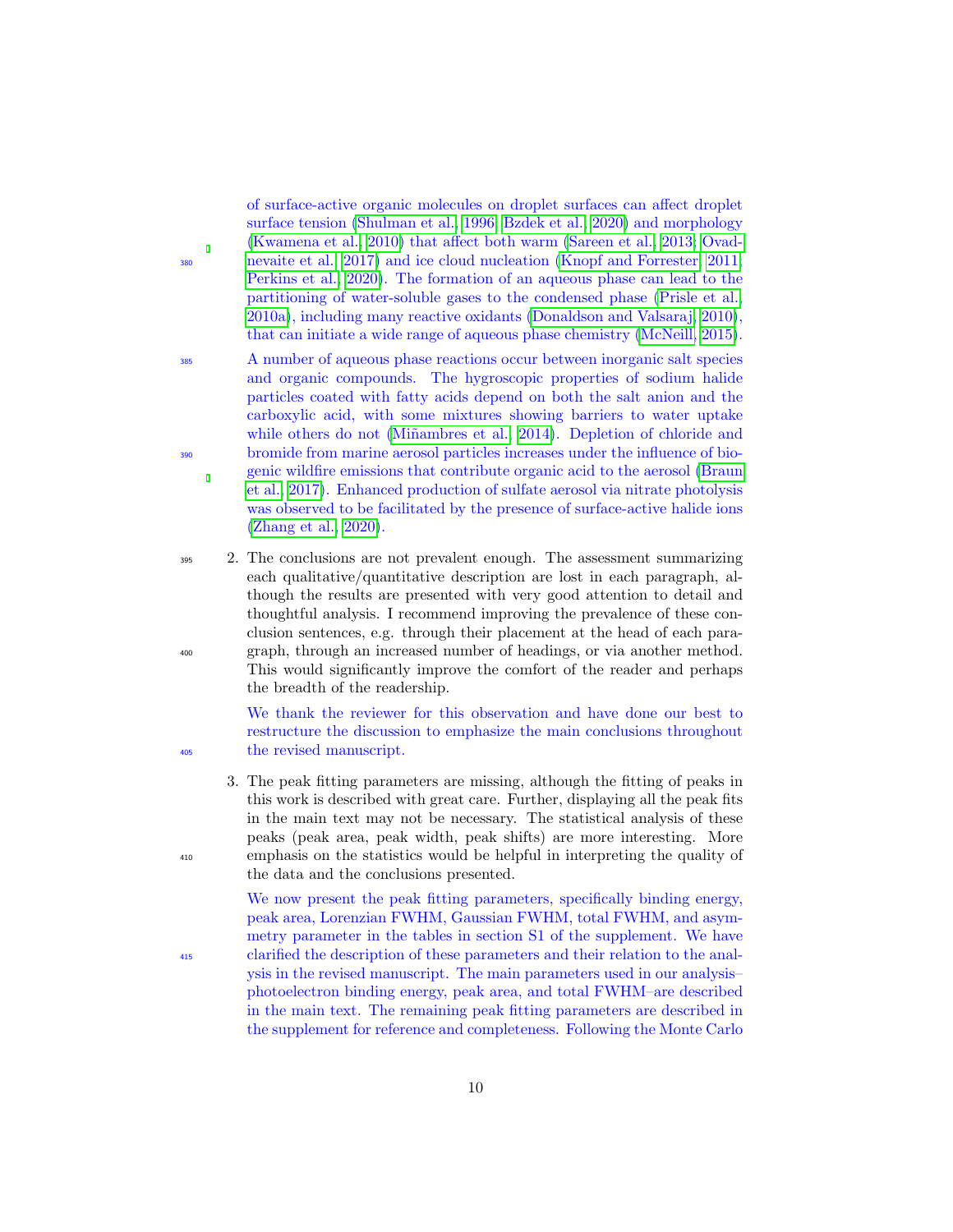#### <sup>420</sup> error estimation of the peak fitting parameters, we have strengthened the emphasis on statistics in the data analysis.

Minor comments:

- 1. The fitted peaks in each figure are visually blocking the data points. Please rectify the situation.
- <sup>425</sup> We thank the reviewer for pointing this out. We have made sure the data points are plotted on top of the fits in Figs. 1–2, and 5–8.
- 2. In the introduction or XPS measurement section, a brief description of the measurement mechanism and e.g. the meaning of the signal, for a slightly broader audience, would be appreciated. This topic is of great interest to <sup>430</sup> various readers who do not use XPS.

We thank the reviewer for this very useful suggestion. We have clarified the key concept of electron binding energy underpinning the XPS measurements and the resulting XPS signal in the general experimental section and the significance of the electron binding energies and peak areas deter-<sup>435</sup> mined from the XPS spectra in the data analysis section. Specifically, we have made the following changes:

l. 70-75: "Photoelectron spectroscopy utilizes the photoelectric effect, by which the sample is ionized from inelastic collisions with photons and the emitted electrons are detected and characterized in terms of their kinetic  $\mathcal{L}_{440}$  energy (E<sub>k</sub>). When the ionizing photon energy (hv) is known, the binding energy  $(E_b)$  of electrons within the sample can be determined simply as  $E_b = h\nu - E_k$ . By using X-ray photons, core-level atomic-like orbitals can be ionized, and the electron binding energy gives a very sensitive fingerprint of the chemical composition and environment of the sample. XPS <sup>445</sup> is furthermore a highly surface-sensitive technique, because the resulting kinetic energies of the photoelectrons yield very short characteristic attenuation lengths and the detected photoelectron signal originates mainly from the topmost few nanometers of the sample. An XPS measurement consists of measuring the intensity of photoelectrons emitted from the sample <sup>450</sup> as a function of the electron kinetic energy. Typically, an XPS spectrum presents the photoelectron signal intensity as function of the orbital binding energy and consists of a collection of peaks, each corresponding to a different chemical species or environment. Here, we quantify the spectral peaks in terms of their areas, which are directly proportional to the rel-<sup>455</sup> ative abundances of each species on the surface of the sample. Spectral fitting techniques are employed to obtain accurate results for both binding energies and peak areas.

The second paragraph of section 2.3: "The aim of the spectral fitting procedure is to characterize the measured spectra in terms of peak position and <sup>460</sup> intensity. The position of a given peak gives the binding energy of the core electron for a given element. Changes in the binding energy as well as the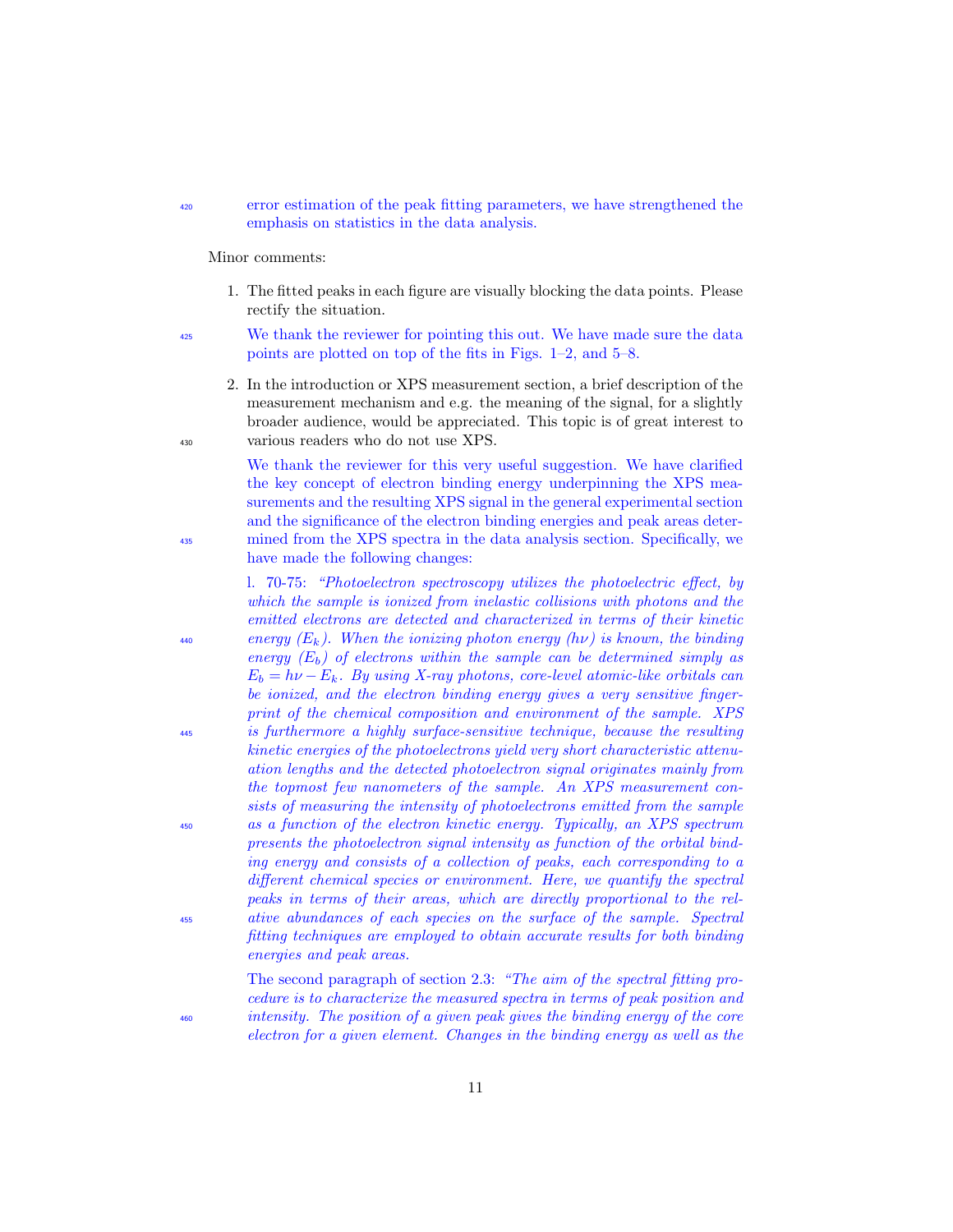width of the fitted peaks–or peak broadening–indicate changes in the chemical environment or physical state of the sampled surface. The area of the peak is directly proportional to the amount of the element being measured. <sup>465</sup> For the analysis here, we determine the elemental composition of particle surfaces as the relative ratios of the core level peak areas. The peak area of the XPS signal depends on a number of factors, including experimental parameters of the incident radiation and electron spectrometer as well as physical and environmental properties affecting the orbital from which the <sup>470</sup> photoelectron originated. If all of these parameters are known, the XPS signal can be used to quantify the amount of species i. While these parameters are not always known, comparison of XPS signals is still possible to quantify differences in elemental abundances and chemical states between experimental conditions. Before extracting relative ratios of the peaks, <sup>475</sup> all spectra were normalized to the photoionization cross section [\(Yeh and](#page-18-3) [Lindau, 1985\)](#page-18-3) of the given core electron. The attenuation of photoelectron intensity due to scattering of the photoelectrons from the water vapor was estimated by using the kinetic theory formulation [\(Ogletree et al., 2009\)](#page-16-5) and measured electron scattering cross section data (Muñoz et al., 2007). <sup>480</sup> The attenuation must be taken into account, because the fixed excitation energy from the X-ray source leads to significantly different kinetic energies of the emitted photoelectrons and consequently different mean free paths in the vapor environment."

- 3. "2.3 Data Analysis" the peak fitting is described carefully but it is <sup>485</sup> not clear to me how much the peak shape is derived from first principles and how much is empirical. If the shape of these peaks is not physically meaningful, less emphasis could be placed on justifying the process of fitting. Where there is a meaningful connection between the equation and the data, this could be emphasized.
- <sup>490</sup> Yes, the peak shape is derived from first principles. Photoelectrons experience a lifetime broadening effect from the uncertainty principle due to the lifetime of the core-hole created by an incident photon. This broadening is represented by a Lorentzian shape. The peak shape is also affected by measurement uncertainties that are best represented with a Gaussian <sup>495</sup> shape. Together, these two broadening effects are represented with a Voigt function, or the convolution of a Lorentzian and a Gaussian [\(Jain et al.,](#page-16-7) [2018\)](#page-16-7).

We have clarified these aspects in the revised manuscript and moved some of the more technical discussion of the peak fitting process to section S1 <sup>500</sup> of the supplement.

4. Line 163 – "after calibrating . . . as described earlier" – this sentence is not needed, especially at the top of the paragraph

We have removed "as described earlier" from the sentence.

5. Lines 164-165 – parameters like signal-to-noise and error bars on the fits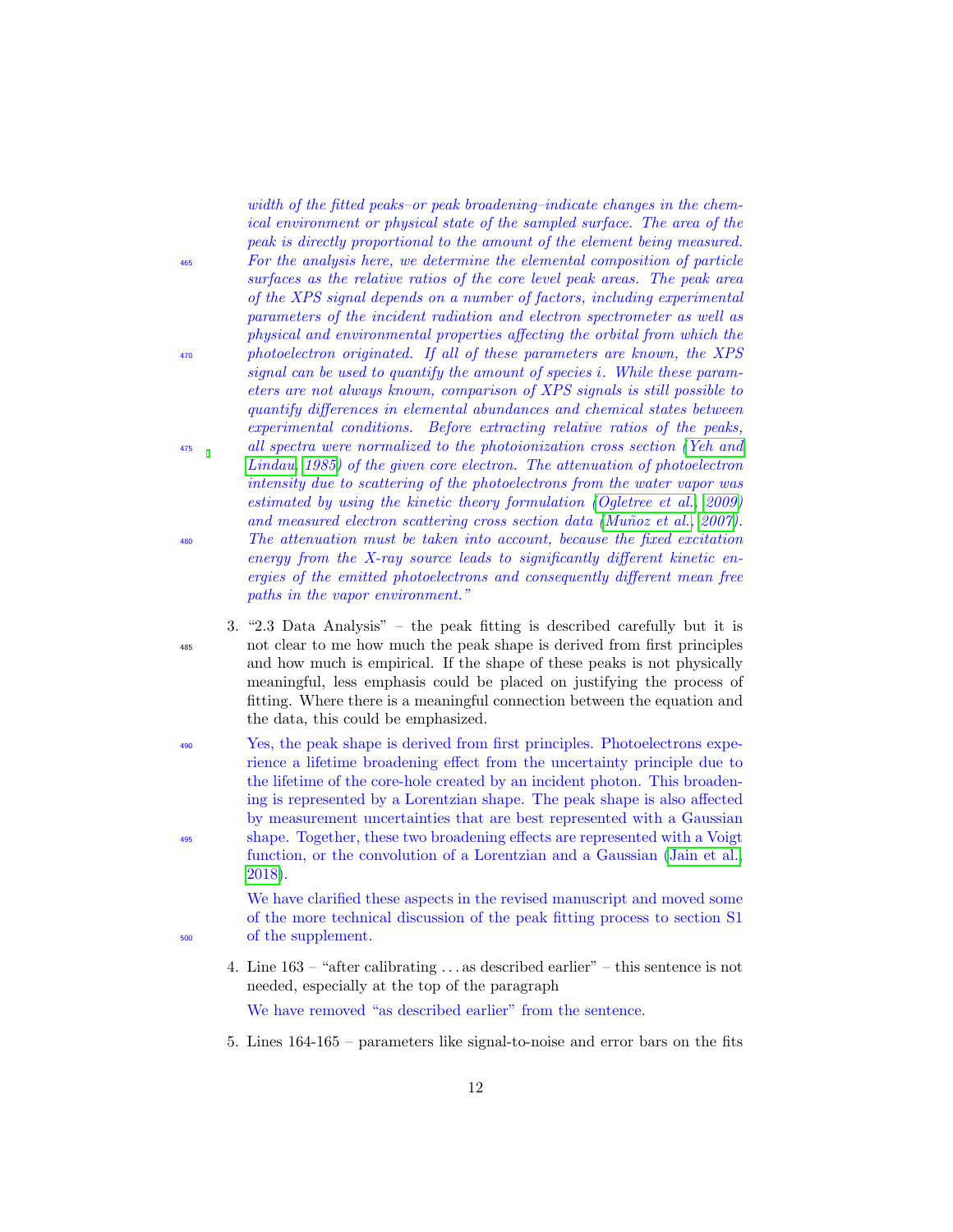<sup>505</sup> – the omission of which I feel are a major detriment to the paper – should be included in a table somewhere, or in the supplement.

We give uncertainty estimates from the Monte Carlo analysis for the binding energy, peak area, Lorenzian FWHM, Gaussian FWHM, total FWHM, and asymmetry parameter in the tables in section S1 of the supplement. <sup>510</sup> These parameters give quantification of the quality of the fits. We do not consider that calculating the exact signal-to-noise ratios will provide more information on the fit quality than what can be immediately assessed from the spectra shown in Figs. 1–2 and 5–8.

6. Lines 192-195 and lines 209-211– How does drying the aerosol influence the <sup>515</sup> crystal form significantly? This is one important way in which the aerosol measurement may prove different from the non-aerosolized measurements. In keeping with what I believe is the major shortcoming of this manuscript, this connection between your work and the aerosol in the atmosphere is important to discuss in a location and/or under a heading where the reader <sup>520</sup> can find it easily.

Results of our study show that the aerosol particle samples investigated have more complex morphology than the simple single crystal surfaces previously studied by XPS. Several previous studies have observed that the process of drying an aerosol can indeed affect its crystalline form. For <sup>525</sup> example, studies of NaCl aerosol particles generated from drying of aqueous droplets have inferred a non-crystalline structure with pores or pockets that trap liquid water [\(Weis and Ewing, 1999;](#page-18-4) [Darr et al., 2014;](#page-15-5) [Braun and](#page-15-6) [Krieger, 2001\)](#page-15-6). This is explained by the presence of liquid water detected below the deliquescence relative humidity but at much higher RH than <sup>530</sup> in our study. Furthermore, the morphology of NaCl particles expressed via the shape factor has been shown to be controlled by the drying rate [\(Wang et al., 2010\)](#page-18-5). A recent study [\(Archer et al., 2020\)](#page-14-1) has explained the morphology of particles formed from drying of a colloid as a competition between diffusion of solute in solution versus loss of solvent, with <sup>535</sup> higher solvent loss rate compared to solute diffusivity leading to more complex morphologies. For atmospheric samples, microscopy studies on sea salt particles has shown them to have complex morphologies (e.g. [Cheng](#page-15-7) [et al., 1988\)](#page-15-7), similarly to what was found for the laboratory generated aerosol samples in the present study.

<sup>540</sup> Atmospheric aerosols are likely to undergo drying and humidification cycles under a wide range of conditions and thus to exhibit a range of morphologies related to drying. Our measurements on aerosol particle samples generated from nebulization and subsequent dessication are therefore expected to much more closely represent the morphologies of atmopsheric <sup>545</sup> aerosols, compared to the simple uniform morphologies of single-crystal samples.

We have added this discussion to Section 3.1 in the manuscript.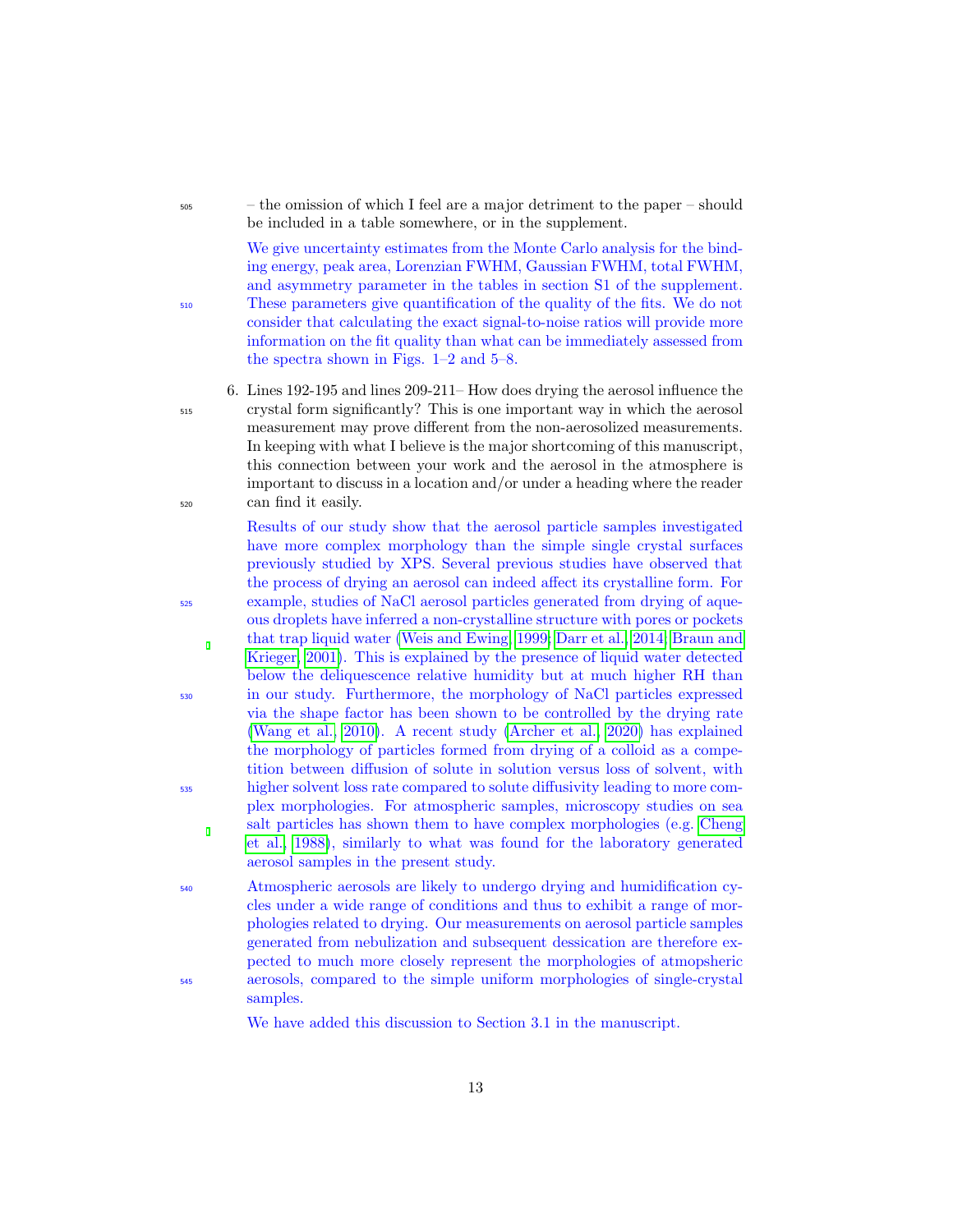7. Lines 229-235 – the length of these statements could be reduced significantly.

<sup>550</sup> We have tried to simplify and clarify this section. It was not possible to reduce the length significantly at the same time.

"To quantify the attenuation of the photoelectron signal, we use an exponential decay function  $I_n = I_n^0 e^{-x/\lambda_n}$ , where  $I_n$  is the attenuated intensity of peak n,  $I_n^0$  is the corresponding unattenuated intensity, x is depth into  $\frac{1}{555}$  the sample from where the signal originates, and  $\lambda_n$  the energy-dependent inelastic mean free path of photoelectrons contributing to peak n. The depth of origin can be expressed as  $x = \frac{\lambda_1 \lambda_2}{\lambda_1 - \lambda_2} \ln R$ , where  $R = \frac{I_1 I_2^0}{I_2 I_1^0}$  is the relative ratio of attenuated and unattenuated signals from two separate peaks  $n = 1, 2$ . We here use the total integrated peak areas to represent <sup>560</sup> signal intensities. In our experiments, the unattenuated signal ratio (measured without water vapor) for Na 1s and Cl 2p is  $I_{\text{Na}}^0/I_{\text{Cl}}^0 = 0.9$ . With this, from the corresponding signal ratios at elevated humidities, the simple attenuation model gives depths of photoelectron origin (or water layer thickness) of approximately 14 and 4 Å for 6.3 and  $16\%$  RH, respectively.  $565$  This is much more than the previous observations of 2.4 Å by [Cabrera-](#page-15-8)[Sanfelix et al.](#page-15-8) [\(2007\)](#page-15-8) and also counterintuitive as it would mean decreasing layer thickness with increasing RH."

8. Lines 242-245 – does curvature of the impacted particles resting on the substrate change the signal intensity corresponding to surface adsorption <sup>570</sup> by virtue of the tilted angle of the sides of the particles? This is true of e.g. microscopy studies of impacted particles.

This is an interesting question. Given that we are here studying an ensemble of submicron particles using an X-ray beam with a 10 mm spot size, we do not expect to see an effect from the curvature of individual <sup>575</sup> particles on the measured photoelectron signal intensities in these experiments. Since our analysis is based on peak area ratios, any effect would not impact the conclusions of this work.

9. Lines  $261-262$  – specifically, how?

We agree this paragraph was poorly formulated. We have rephrased lines <sup>580</sup> 258–62 in the original manuscript to:

"Using XPS on free-flying sub-2 nm CsBr water clusters, [Hautala et al.](#page-15-9) [\(2017\)](#page-15-9) found that Br<sup>−</sup> ions were closer to the surface that their counter cations. This supports the interpretation of our present observations that pre-deliquescent water adsorption enhances chloride relative to sodium in <sub>sss</sub> the aerosol surface layer. The presence of halide ions, especially Cl<sup>−</sup> and Br<sup>−</sup>, at the air-water interface has been connected to increased photochemical activity (e.g. [George and Abbatt, 2010,](#page-15-10) and references therein). The mobilization of ions can lead to release of gaseous halogen compounds from sea salt aerosol due to reactions in the aqueous phase [\(Mozurkewich,](#page-16-8)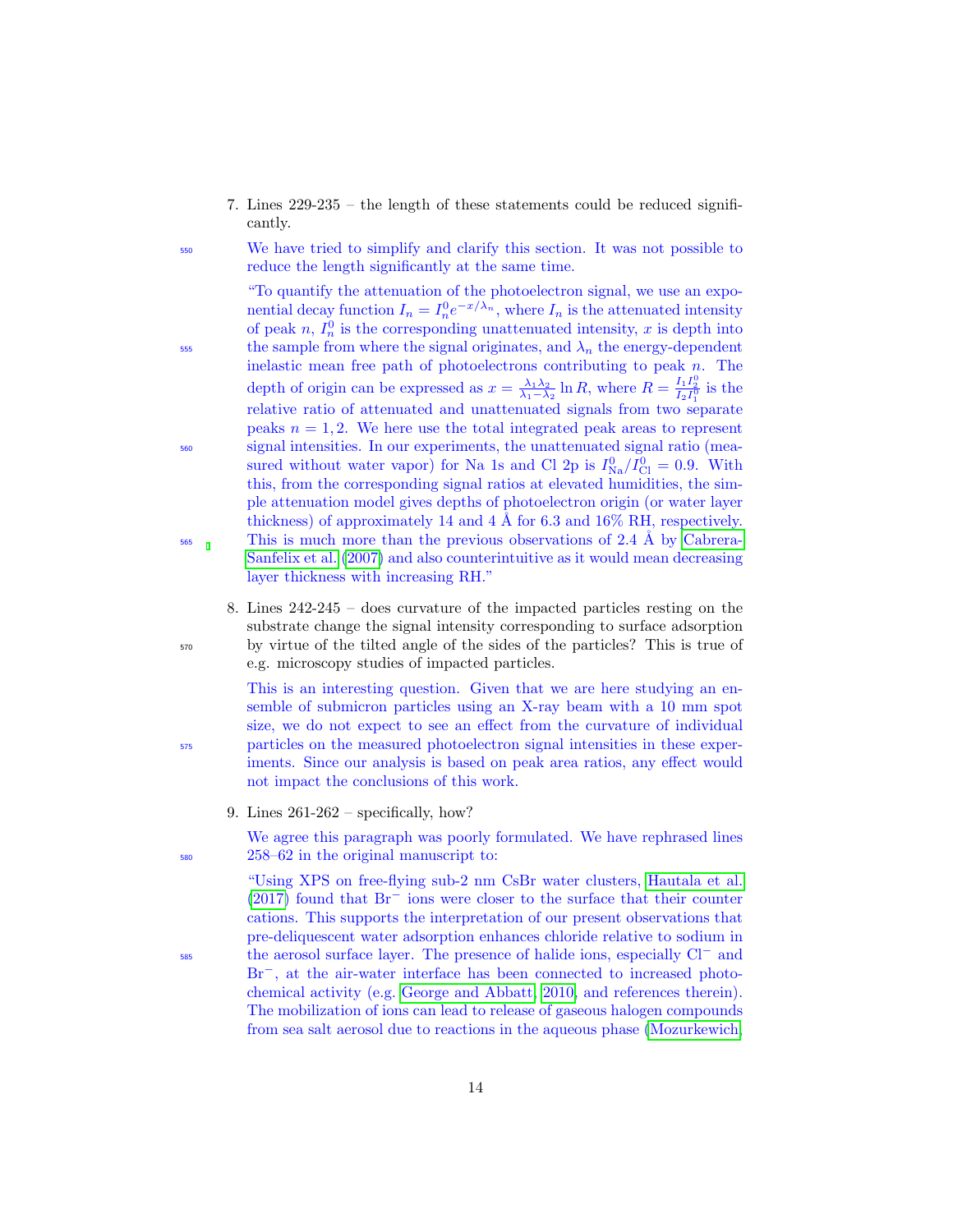- <sup>590</sup> [1995;](#page-16-8) [Vogt et al., 1996;](#page-18-6) [Kerminen et al., 1998;](#page-16-9) [Keene et al., 1999\)](#page-16-10). In the atmosphere, formation of solvated halogen ions even at very dry conditions via similar pre-deliquescent adsorption of water onto the surfaces of sea salt aerosol as seen for laboratory generated aerosol in this work could therefore have significant implications for the halogen cycle, includ-<sup>595</sup> ing ozone chemistry in the polar regions [\(Simpson et al., 2007\)](#page-17-10)."
	- 10. Figure 4 the "COOH:COOH" looks very redundant here.

We are not entirely sure what is meant here. The notation COOH:COOH where the oxygen and carbon atoms, respectively, are highlighted in boldface, refers to the ratios of the O 1s to C 1s peak areas from the carboxyl <sup>600</sup> groups of malonic acid. We agree that the boldface emphasis may unfortunately not be easy to read, however, we have tried to clarify this point in the caption of Fig. 4 and in the main text of the revised manuscript. We have also taken the opportunity to streamline the legend and trace labels in the figure.

 $\frac{605}{11}$ . Lines 292-294, 301, and 303 – could these statements have come sooner in the section/paragraph?

> We have rewritten these paragraphs in accordance with the reviewer's second major comment.

- 12. Line 313 please define "DP1" and "DP2"
- <sup>610</sup> We have clarified that these are the decomposition peaks observed by [Ferreira Jr. et al.](#page-15-11) [\(2017\)](#page-15-11).

"The decomposition peaks DP1 and DP2 observed by [Ferreira Jr. et al.](#page-15-11) [\(2017\)](#page-15-11) were included in the fit for 0% RH (UHV), where a good fit could not be produced without their inclusion."

 $_{615}$  13. Figure 8 – the peaks are very close together. It would be helpful to see a 95% confidence interval of the peak, or similar.

> The binding energy uncertainties for each peak are now included in Tables S1–S8 in the supplement.

## References

- <span id="page-14-1"></span><sup>620</sup> Archer, J., Walker, J., Gregson, F. K. A., Hardy, D. A., and Reid, J. P.: Drying Kinetics and Particle Formation from Dilute Colloidal Suspensions in Aerosol Droplets, Langmuir, pp. acs.langmuir.0c01 830–49, 2020.
	- Axnanda, S., Scheele, M., Crumlin, E., Mao, B., Chang, R., Rani, S., Faiz, M., Wang, S., Alivisatos, A. P., and Liu, Z.: Direct Work Function Measure-
- <span id="page-14-0"></span><sup>625</sup> ment by Gas Phase Photoelectron Spectroscopy and Its Application on PbS Nanoparticles, Nano Letters, 13, 6176–6182, 2013.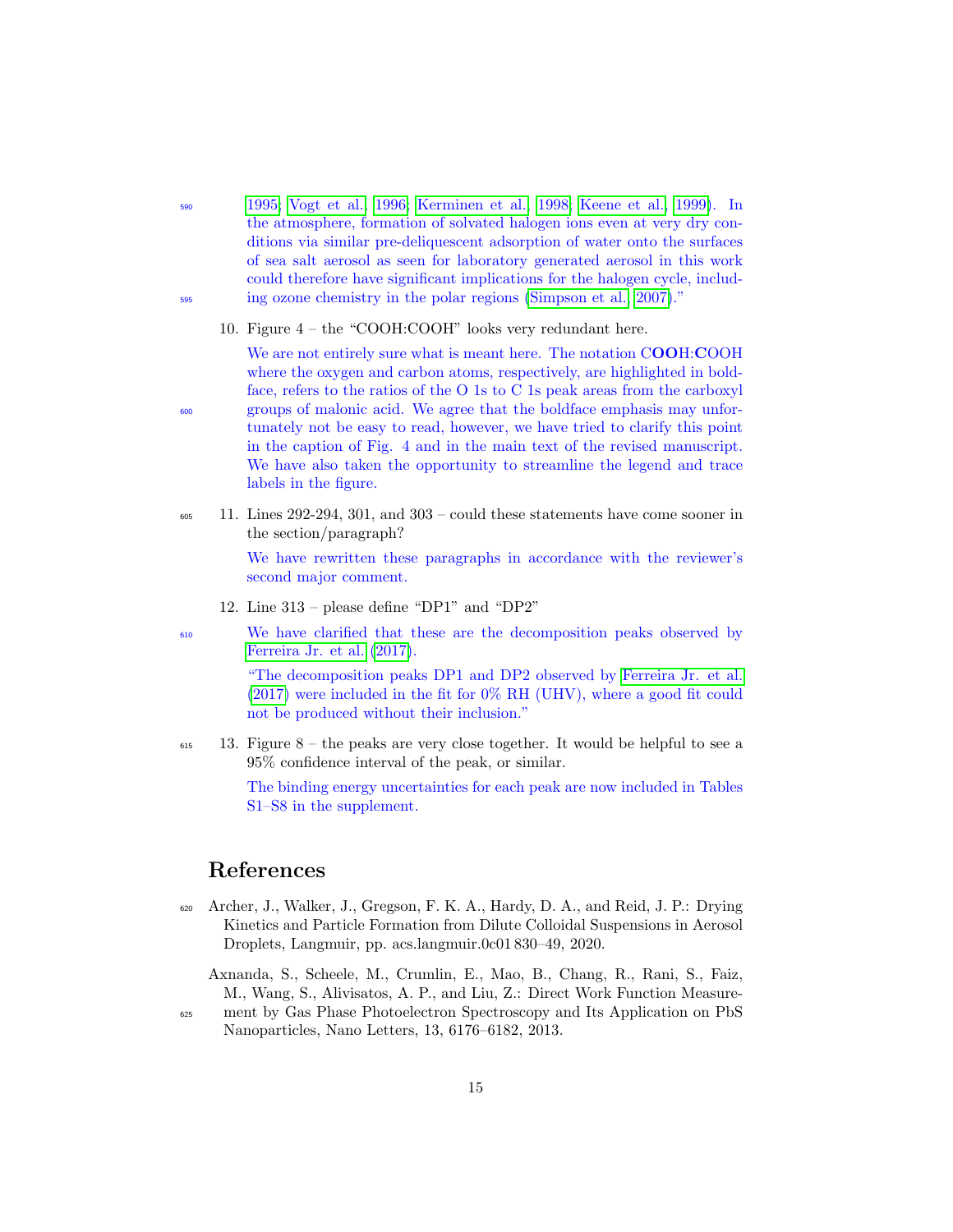<span id="page-15-6"></span>Braun, C. and Krieger, U. K.: Two-dimensional angular light-scattering in aqueous NaCl single aerosol particles during deliquescence and efflorescence, Optics Express, 8, 314–8, 2001.

<span id="page-15-4"></span><sup>630</sup> Braun, R. A., Dadashazar, H., MacDonald, A. B., Aldhaif, A. M., Maudlin, L. C., Crosbie, E., Aghdam, M. A., Hossein Mardi, A., and Sorooshian, A.: Impact of Wildfire Emissions on Chloride and Bromide Depletion in Marine Aerosol Particles, Environmental Science & Technology, 51, 9013–9021, 2017.

<span id="page-15-0"></span>Bzdek, B. R., Reid, J. P., Malila, J., and Prisle, N. L.: The surface tension <sup>635</sup> of surfactant-containing, finite volume droplets, Proceedings of the National Academy of Sciences, 117, 8335–8343, 2020.

<span id="page-15-8"></span>Cabrera-Sanfelix, P., Sanchez Portal, D., Verdaguer, A., Darling, G. R., Salmeron, M., and Arnau, A.: Spontaneous Emergence of Cl -Anions from NaCl(100) at Low Relative Humidity, The Journal of Physical Chemistry C, <sup>640</sup> 111, 8000–8004, 2007.

<span id="page-15-7"></span>Cheng, R. J., Blanchard, D. C., and Cipriano, R. J.: The formation of hollow sea-salt particles from the evaporation of drops of seawater, Atmospheric Research, 22, 15–25, 1988.

<span id="page-15-1"></span>Cosman, L. M., Knopf, D. A., and Bertram, A. K.:  $N_2O_5$  Reactive Uptake on <sup>645</sup> Aqueous Sulfuric Acid Solutions Coated with Branched and Straight-Chain Insoluble Organic Surfactants, The Journal of Physical Chemistry A, 112, 2386–2396, 2008.

- <span id="page-15-5"></span><span id="page-15-3"></span>Darr, J. P., Davis, S. Q., Kohno, Y., McKenna, K., and Morales, P.: Morphological effects on the hygroscopic properties of sodium chloride–sodium sulfate <sup>650</sup> aerosols, Journal of Aerosol Science, 77, 158–167, 2014.
	- Donaldson, D. J. and Valsaraj, K. T.: Adsorption and Reaction of Trace Gas-Phase Organic Compounds on Atmospheric Water Film Surfaces: A Critical Review, Environmental Science & Technology, 44, 865–873, 2010.

<span id="page-15-2"></span>Enami, S., Hoffmann, M. R., and Colussi, A. J.: Proton Availability at the <sup>655</sup> Air/Water Interface, The Journal of Physical Chemistry Letters, 1, 1599– 1604, 2010.

<span id="page-15-11"></span>Ferreira Jr., J. M., Trindade, G. F., Tshulu, R., Watts, J. F., and Baker, M. A.: Dicarboxylic acids analysed by x-ray photoelectron spectroscopy, Part I propanedioic acid anhydrous, Surface Science Spectra, 24, 011 101–8, 2017.

<span id="page-15-10"></span><sup>660</sup> George, I. J. and Abbatt, J. P. D.: Heterogeneous oxidation of atmospheric aerosolparticles by gas-phase radicals, Nature Publishing Group, 2, 713–722, 2010.

<span id="page-15-9"></span>Hautala, L., Jänkälä, K., Mikkelä, M.-H., Turunen, P., Prisle, N. L., Patanen, M., Tchaplyguine, M., and Huttula, M.: Probing RbBr solvation in free-

<sup>665</sup> standing sub-2 nm water clusters, Physical Chemistry Chemical Physics, 19, 25 158–25 167, 2017.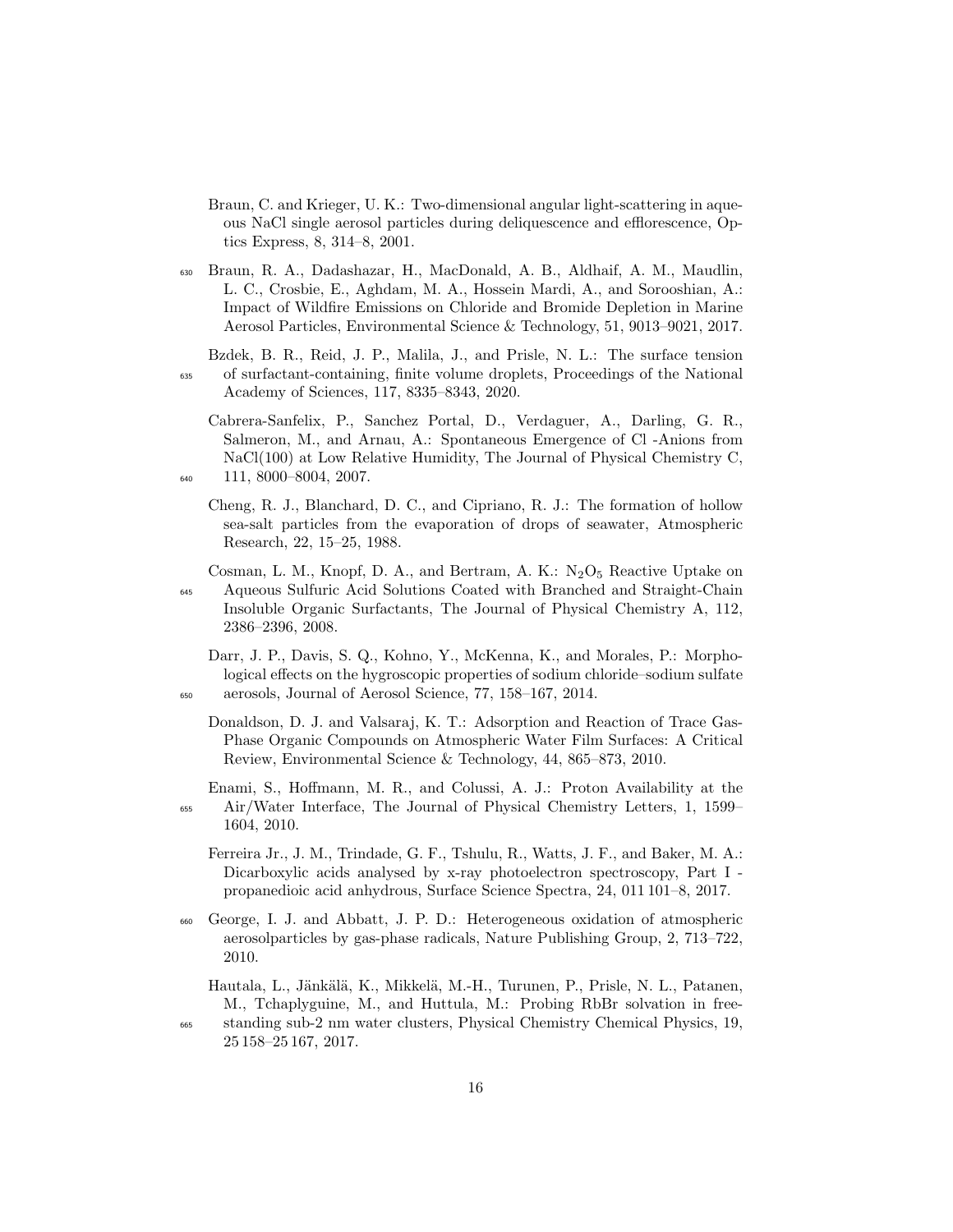- <span id="page-16-0"></span>Hüfner, S.: Photoelectron Spectroscopy, Advanced Texts in Physics, Springer Berlin Heidelberg, Berlin, Heidelberg, 2003.
- <span id="page-16-7"></span>Jain, V., Biesinger, M. C., and Linford, M. R.: The Gaussian-Lorentzian Sum, <sup>670</sup> Product, and Convolution (Voigt) functions in the context of peak fitting Xray photoelectron spectroscopy (XPS) narrow scans, Applied Surface Science, 447, 548–553, 2018.

<span id="page-16-10"></span>Keene, W. C., Khalil, M. A. K., Erickson III, D. J., McCulloch, A., Graedel, T. E., Lobert, J. M., Aucott, M. L., Gong, S. L., Harper, D. B., Kleiman, G.,

- <sup>675</sup> Midgley, P., Moore, R. M., Seuzaret, C., Sturges, W. T., Benkovitz, C. M., Koropalov, V., Barrie, L. A., and Li, Y. F.: Composite global emissions of reactive chlorine from anthropogenic and natural sources: Reactive Chlorine Emissions Inventory, Journal of Geophysical Research, 104, 8429–8440, 1999.
- <span id="page-16-9"></span>Kerminen, V.-M., Teinilä, K., Hillamo, R., and Pakkanen, T.: Substitution <sup>680</sup> of chloride in sea-salt particles by inorganic and organic anions, Journal of Aerosol Science, 29, 929–942, 1998.
- <span id="page-16-2"></span><span id="page-16-1"></span>Knopf, D. A. and Forrester, S. M.: Freezing of Water and Aqueous NaCl Droplets Coated by Organic Monolayers as a Function of Surfactant Properties and Water Activity, The Journal of Physical Chemistry A, 115, 5579– <sup>685</sup> 5591, 2011.
	- Kwamena, N. O. A., Buajarern, J., and Reid, J. P.: Equilibrium Morphology of Mixed Organic/Inorganic/Aqueous Aerosol Droplets: Investigating the Effect of Relative Humidity and Surfactants, The Journal of Physical Chemistry A, 114, 5787–5795, 2010.
- <span id="page-16-3"></span><sup>690</sup> McNeill, V. F.: Aqueous Organic Chemistry in the Atmosphere: Sources and Chemical Processing of Organic Aerosols, Environmental Science & Technology, 49, 1237–1244, 2015.
- <span id="page-16-8"></span><span id="page-16-4"></span>Miñambres, L., Méndez, E., Sánchez, M. N., Castaño, F., and Basterretxea, F. J.: The effect of low solubility organic acids on the hygroscopicity of sodium <sup>695</sup> halide aerosols, Atmospheric Chemistry and Physics, 14, 11 409–11 425, 2014.
	- Mozurkewich, M.: Mechanisms for the release of halogens from sea-salt particles by free radical reactions, Journal of Geophysical Research, 100, 14 199–9, 1995.
- <span id="page-16-6"></span><span id="page-16-5"></span>Muñoz, A., Oller, J. C., Blanco, F., Gorfinkiel, J. D., Limão-Vieira, P., and  $700$  García, G.: Electron-scattering cross sections and stopping powers in H2O, Physical Review A, 76, 707–7, 2007.
	- Ogletree, D. F., Bluhm, H., Hebenstreit, E. L. D., and Salmeron, M.: Photoelectron spectroscopy under ambient pressure and temperature conditions, Nuclear Instruments and Methods in Physics Research Section A: Acceler-
- <sup>705</sup> ators, Spectrometers, Detectors and Associated Equipment, 601, 151–160, 2009.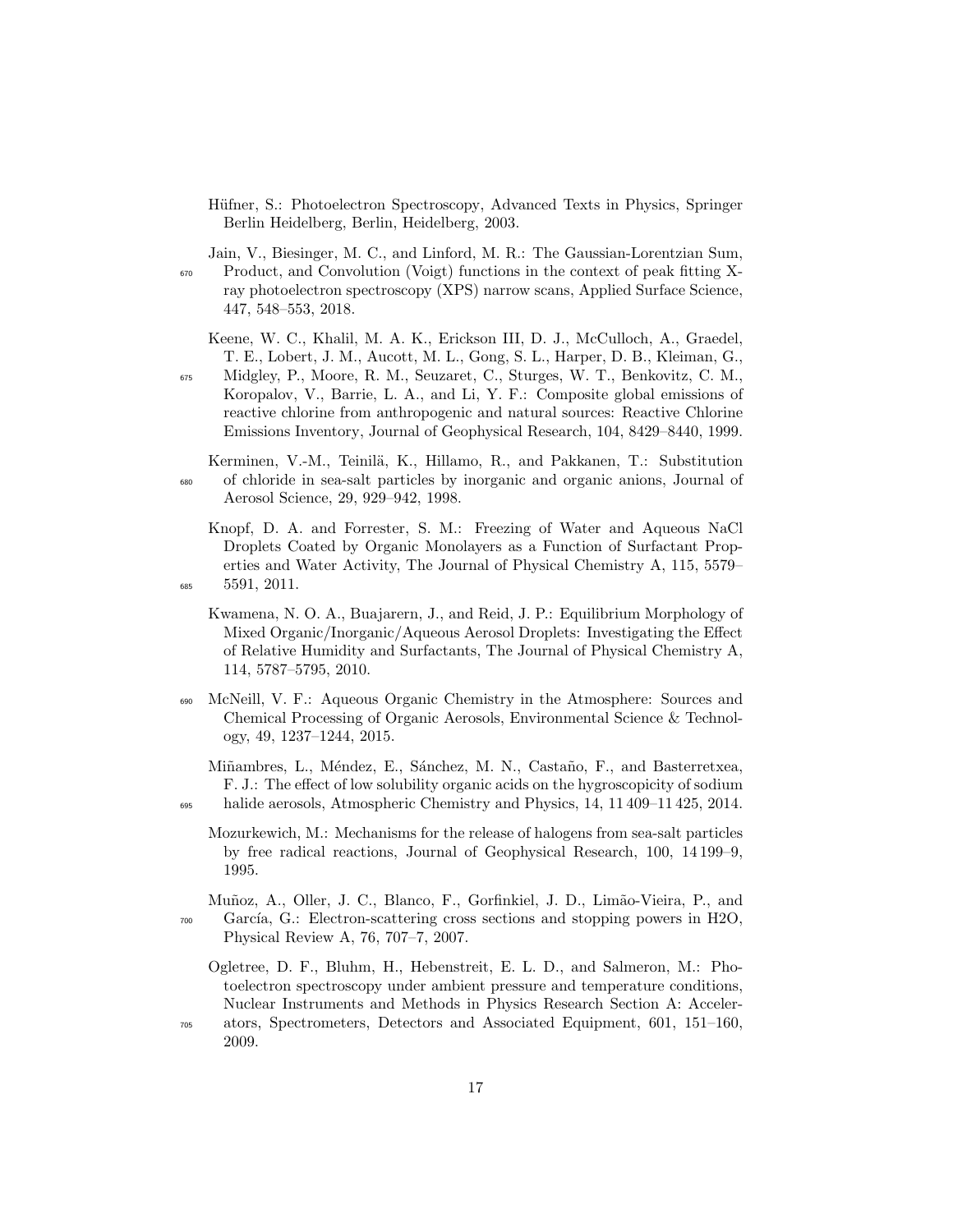- <span id="page-17-7"></span>Ovadnevaite, J., Zuend, A., Laaksonen, A., Sanchez, K. J., Roberts, G., Ceburnis, D., Decesari, S., Rinaldi, M., Hodas, N., Facchini, M. C., Seinfeld, J. H., and O' Dowd, C.: Surface tension prevails over solute effect in organic-<sup>710</sup> influenced cloud droplet activation, Nature, 546, 637–641, 2017.
	- Park, S.-C., Burden, D. K., and Nathanson, G. M.: Surfactant Control of Gas Transport and Reactions at the Surface of Sulfuric Acid, Accounts of Chemical Research, 42, 379–387, 2009.
- <span id="page-17-8"></span>Perkins, R. J., Vazquez de Vasquez, M. G., Beasley, E. E., Hill, T. C. J., Stone, <sup>715</sup> E. A., Allen, H. C., and DeMott, P. J.: Relating Structure and Ice Nucleation of Mixed Surfactant Systems Relevant to Sea Spray Aerosol, The Journal of Physical Chemistry A, p. acs.jpca.0c05849, 2020.
- <span id="page-17-9"></span><span id="page-17-2"></span>Prisle, N. L., Engelhart, G. J., Bilde, M., and Donahue, N. M.: Humidity influence on gas-particle phase partitioning of  $\alpha$ -pinene + O<sub>3</sub> secondary organic <sup>720</sup> aerosol, Geophysical Research Letters, 37, L01 802, 2010a.
	- Prisle, N. L., Raatikainen, T., Laaksonen, A., and Bilde, M.: Surfactants in cloud droplet activation: mixed organic-inorganic particles, Atmospheric Chemistry and Physics, 10, 5663–5683, 2010b.
- <span id="page-17-4"></span>Roy, S., Diveky, M. E., and Signorell, R.: Mass Accommodation Coefficients of <sup>725</sup> Water on Organics from Complementary Photoacoustic and Light Scattering Measurements on Laser-Trapped Droplets, The Journal of Physical Chemistry C, 124, 2481–2489, 2020.
- <span id="page-17-6"></span><span id="page-17-5"></span>Sareen, N., Schwier, A. N., Lathem, T. L., Nenes, A., and McNeill, V. F.: Surfactants from the gas phase may promote cloud droplet formation, Proceedings <sup>730</sup> of the National Academy of Sciences, 110, 2723–2728, 2013.
	- Shulman, M. L., Jacobson, M. C., Charlson, R. J., Synovec, R. E., and Young, T. E.: Dissolution behavior and surface tension effects of organic compounds in nucleating cloud droplets, Geophysical Research Letters, 23, 277–280, 1996.
- <span id="page-17-10"></span>Simpson, W. R., von Glasow, R., Riedel, K., Anderson, P., ARIYA, P., Botten-<sup>735</sup> heim, J., Burrows, J., Carpenter, L. J., Frieß, U., Goodsite, M. E., Heard, D., Hutterli, M., Jacobi, H. W., Kaleschke, L., Neff, B., Plane, J., Platt, U., Richter, A., Roscoe, H., Sander, R., Shepson, P., Sodeau, J., Steffen, A., Wagner, T., and Wolff, E.: Halogens and their role in polar boundary-layer ozone depletion, Atmospheric Chemistry and Physics, 7, 4375–4418, 2007.
- <span id="page-17-1"></span><sup>740</sup> SPECS Surface Nano Analysis GmbH: Calculated Transmission for PHOIBOS NAP 150 R2, [https://www.specs-group.com/fileadmin/user\\_upload/](https://www.specs-group.com/fileadmin/user_upload/products/technical-note/TNote-PHOIBOS_150_NAP_Calculated_Transmission_function.pdf) [products/technical-note/TNote-PHOIBOS\\_150\\_NAP\\_Calculated\\_](https://www.specs-group.com/fileadmin/user_upload/products/technical-note/TNote-PHOIBOS_150_NAP_Calculated_Transmission_function.pdf) [Transmission\\_function.pdf](https://www.specs-group.com/fileadmin/user_upload/products/technical-note/TNote-PHOIBOS_150_NAP_Calculated_Transmission_function.pdf), accessed: 2020-04-18.
- <span id="page-17-0"></span>Stevens, J. S. and Schroeder, S. L. M.: Quantitative analysis of saccharides by <sup>745</sup> X-ray photoelectron spectroscopy, Surface and Interface Analysis, 41, 453– 462, 2009.

<span id="page-17-3"></span>